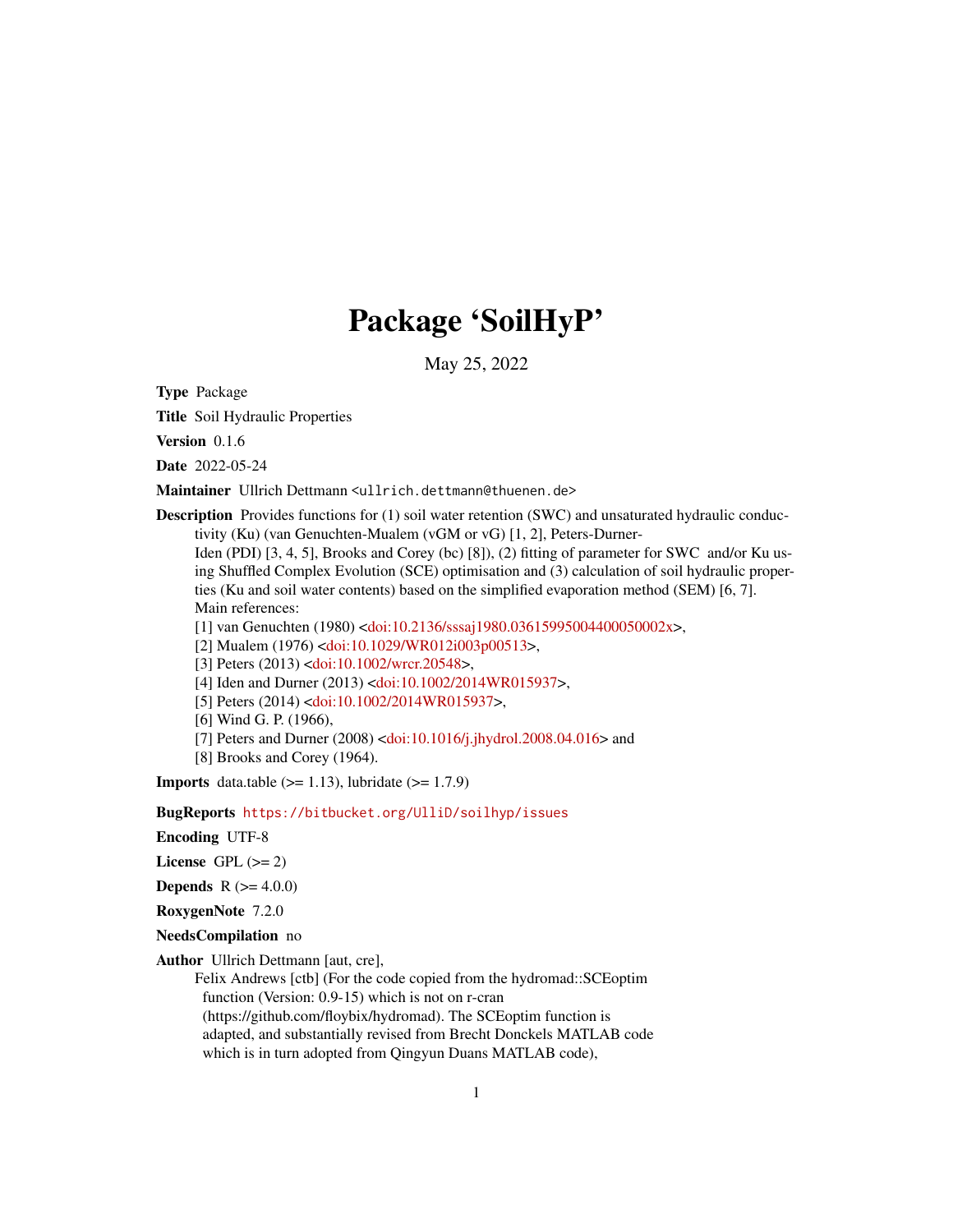<span id="page-1-0"></span>Brecht Donckels [ctb] (For the Matlab code which was adapted and reviesed in the hydromad::SCEoptim function.), Qingyun Duan [ctb] (For the MATLAB code adapted from Brecht Donkels.)

# Repository CRAN

Date/Publication 2022-05-25 08:20:05 UTC

# R topics documented:

| Index       |  |  |  |  |  |  |  |  |  |  |  |  |  |  |  |  |  | 32             |
|-------------|--|--|--|--|--|--|--|--|--|--|--|--|--|--|--|--|--|----------------|
|             |  |  |  |  |  |  |  |  |  |  |  |  |  |  |  |  |  | 29             |
|             |  |  |  |  |  |  |  |  |  |  |  |  |  |  |  |  |  | 27             |
|             |  |  |  |  |  |  |  |  |  |  |  |  |  |  |  |  |  | 25             |
|             |  |  |  |  |  |  |  |  |  |  |  |  |  |  |  |  |  | 24             |
|             |  |  |  |  |  |  |  |  |  |  |  |  |  |  |  |  |  | 23             |
|             |  |  |  |  |  |  |  |  |  |  |  |  |  |  |  |  |  | 22.            |
| Sad         |  |  |  |  |  |  |  |  |  |  |  |  |  |  |  |  |  | 21             |
|             |  |  |  |  |  |  |  |  |  |  |  |  |  |  |  |  |  | 21             |
| read.kupf   |  |  |  |  |  |  |  |  |  |  |  |  |  |  |  |  |  | 19             |
|             |  |  |  |  |  |  |  |  |  |  |  |  |  |  |  |  |  | <b>19</b>      |
| plot.fitSHP |  |  |  |  |  |  |  |  |  |  |  |  |  |  |  |  |  | 18             |
|             |  |  |  |  |  |  |  |  |  |  |  |  |  |  |  |  |  | 17             |
|             |  |  |  |  |  |  |  |  |  |  |  |  |  |  |  |  |  | 16             |
|             |  |  |  |  |  |  |  |  |  |  |  |  |  |  |  |  |  | 14             |
|             |  |  |  |  |  |  |  |  |  |  |  |  |  |  |  |  |  | 12<br>13       |
|             |  |  |  |  |  |  |  |  |  |  |  |  |  |  |  |  |  | 9              |
|             |  |  |  |  |  |  |  |  |  |  |  |  |  |  |  |  |  | 6              |
|             |  |  |  |  |  |  |  |  |  |  |  |  |  |  |  |  |  | 5              |
|             |  |  |  |  |  |  |  |  |  |  |  |  |  |  |  |  |  | 5              |
| dataSEM     |  |  |  |  |  |  |  |  |  |  |  |  |  |  |  |  |  | 4              |
|             |  |  |  |  |  |  |  |  |  |  |  |  |  |  |  |  |  | $\overline{4}$ |
|             |  |  |  |  |  |  |  |  |  |  |  |  |  |  |  |  |  | 3              |
|             |  |  |  |  |  |  |  |  |  |  |  |  |  |  |  |  |  | $\overline{2}$ |

AIC\_HY *Akaike Information Criterion (AIC)*

# Description

Akaike Information Criterion with or without correction term. Expression from Ye et al. (2008). Correction term by Hurvich and Tsai (1989).

# Usage

AIC\_HY(Phi, n.data, n.par, corr = TRUE)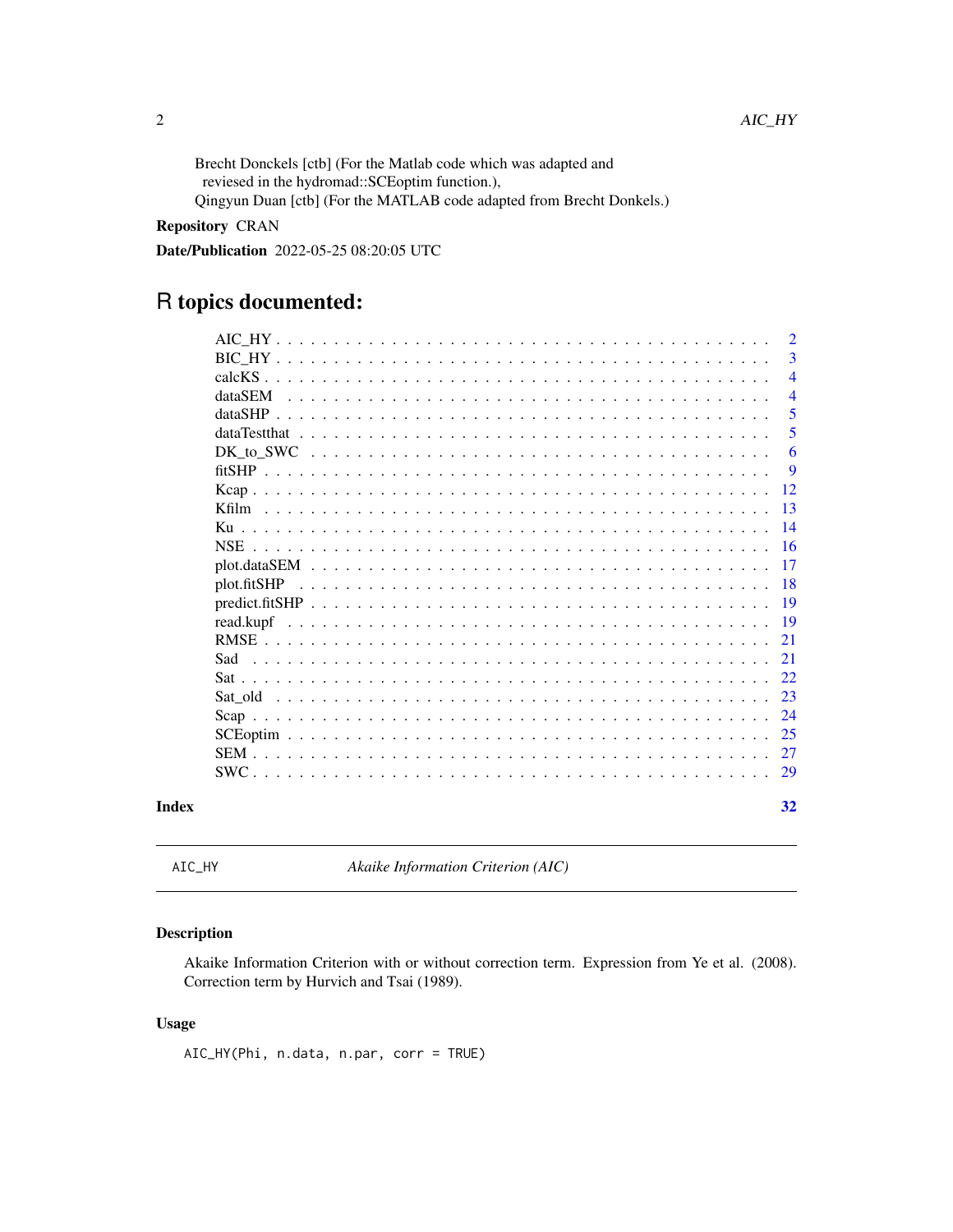#### <span id="page-2-0"></span> $BIC_HY$  3

#### Arguments

| Phi    | objective function value                    |
|--------|---------------------------------------------|
| n.data | number of measured data                     |
| n.par  | number of adjustable parameters             |
| corr   | correction term TRUE or FALSE (see details) |

# Details

#### corr:

If number of measurements is small compared to the number of parameters, AIC can be extended by a correction term.

#### References

Ye, M., P.D. Meyer, and S.P. Neuman (2008): On model selection criteria in multimodel analysis. Water Resources Research 44 (3) W03428, doi:10.1029/2008WR006803.

Hurvich, C., and C. Tsai (1989): Regression and time series model selection in small samples. Biometrika 76 (2), 297–307, doi:10.1093/biomet/76.2.297.

Peters and Durner (2015): SHYPFIT 2.0 User's Manual.

Akaike, H. (1974): A new look at statistical model identification, IEEE Trans. Autom. Control, AC-19, 716–723.

BIC\_HY *Bayesian Information Criterion (BIC)*

#### Description

Bayesian Information Criterion (Schwarz, 1978) for least square estimations.

#### Usage

BIC\_HY(Phi, n.data, n.par)

### Arguments

| Phi    | objective function value        |
|--------|---------------------------------|
| n.data | number of measured data         |
| n.par  | number of adjustable parameters |

#### References

Ye, M., P.D. Meyer, and S.P. Neuman (2008): On model selection criteria in multimodel analysis. Water Resources Research 44 (3) W03428, doi:10.1029/2008WR006803.

Schwarz, G. (1978): Estimating the dimension of a model. The Annals of Statistics 6 (2), 461–464. URL: http://dx. doi. org/10.1214/aos/1176344136.

Peters and Durner (2015): SHYPFIT 2.0 User's Manual.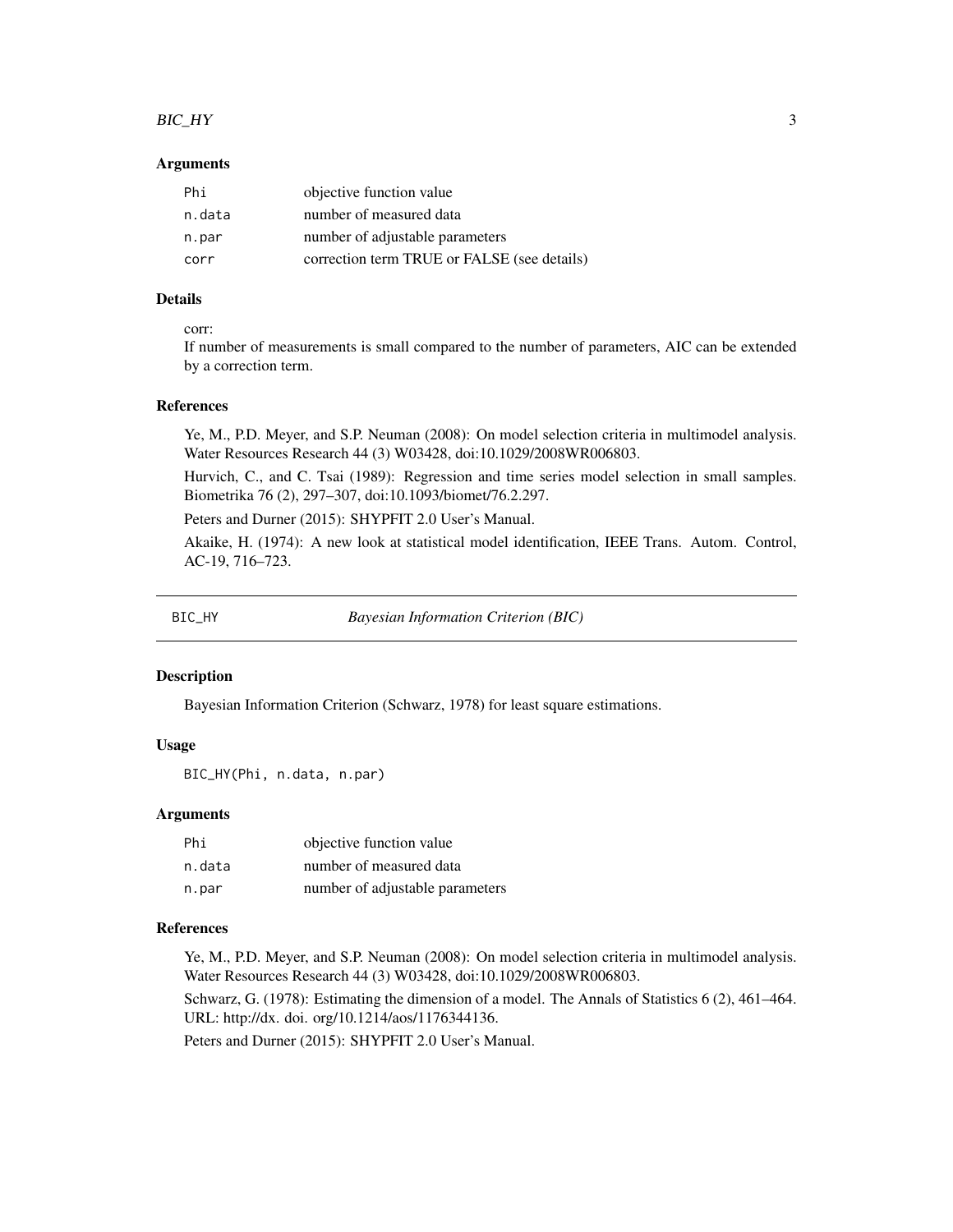<span id="page-3-0"></span>

# Description

Calculates saturated hydraulic conductivity (ks) following Darcy's law

#### Usage

calcKS(V, Tmeas, L, A, dP)

# Arguments

| $\vee$ | water volume passed sample $[L^3]$                                                         |
|--------|--------------------------------------------------------------------------------------------|
| Tmeas  | duration of measurement [time]                                                             |
|        | length of the sample $[L]$                                                                 |
| A      | cross-sectional area $[L^2]$                                                               |
| dP     | pressure difference between top and bottom of the sample during the measure-<br>ment $[L]$ |

# Details

Keep units consistent, e.g:  $V = cm^3$ ,  $dP = cm$ ,  $A = cm^2$ ,  $L = cm$ , Tmeas = hour

# Value

hydraulic conductivity (ks) [L/time].

dataSEM *Evaporation experiment data*

# Description

Example data of an Evaporation experiment

# Usage

```
data(dataSEM)
```
# Format

An object of class dataSEM (inherits from data.frame) with 332 rows and 4 columns.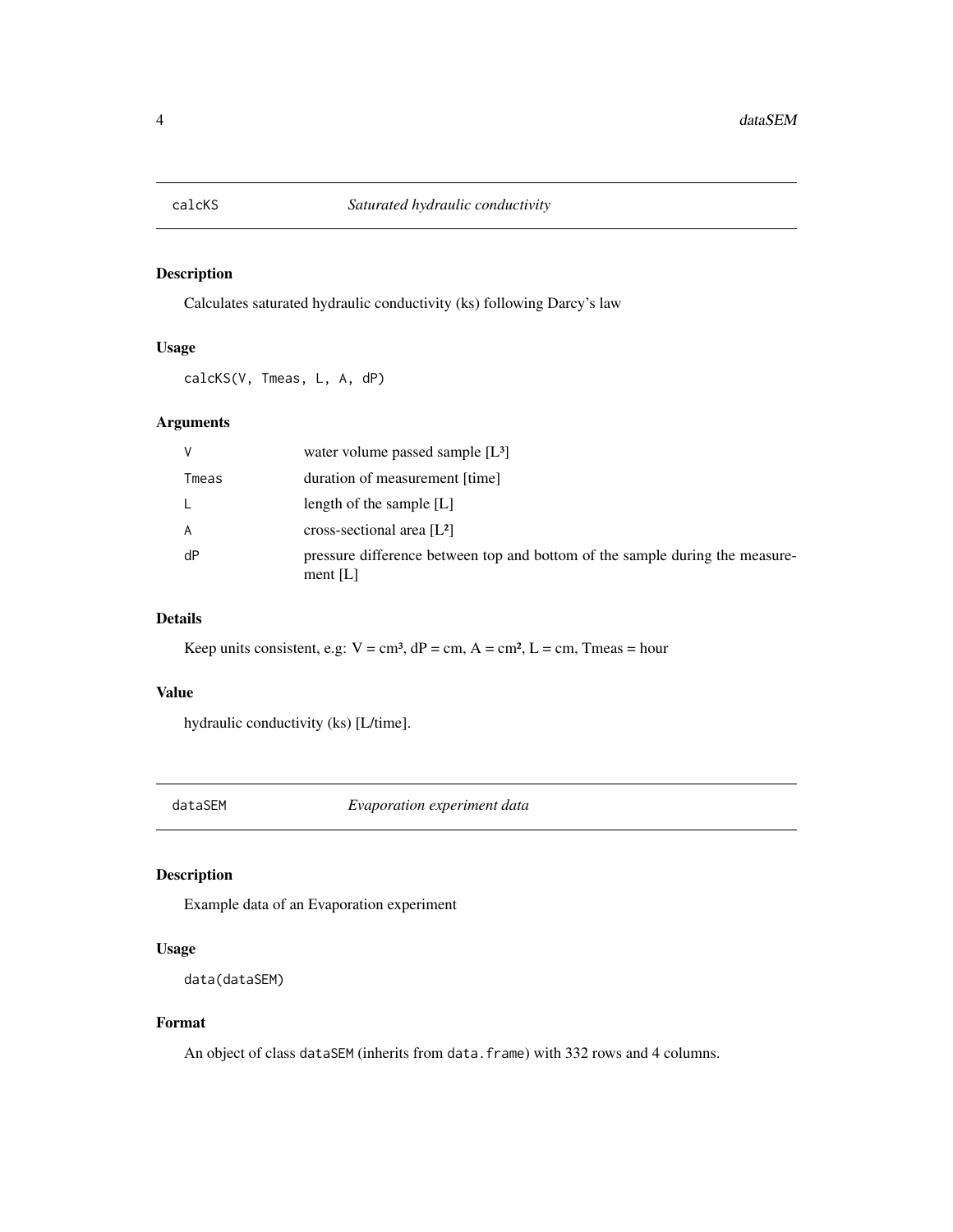#### <span id="page-4-0"></span>dataSHP 5

# Details

Columns: ts: timestamp [hour] weight: total weight of soil sample [g] tens.up: measurements of upper tensiometer [cm] tens.low: measurements of lower tensiometer [cm]

dataSHP *Soil hydraulic property data*

# Description

Soil hydraulic property data including soil water contents (th), unsaturated hydraulic conductivities (Ku) and the corresponding suctions/pressure heads.

#### Usage

data(dataSHP)

# Format

An object of class data. frame with 331 rows and 3 columns.

#### Details

Columns: Ku: unsaturated hydraulic conductivity th: volumetric water content suc: suction

dataTestthat *Dataset of soil hydraulic properties for testthat*

#### Description

List with soil water contents (th) and unsaturated hydraulic conductivity values (ku) for spezific parameter of the uni- and bimodal hydraulic functions of van Genuchten and Peters-Durner-Iden (PDI).

#### Usage

data(dataSHP)

#### Format

An object of class list of length 8.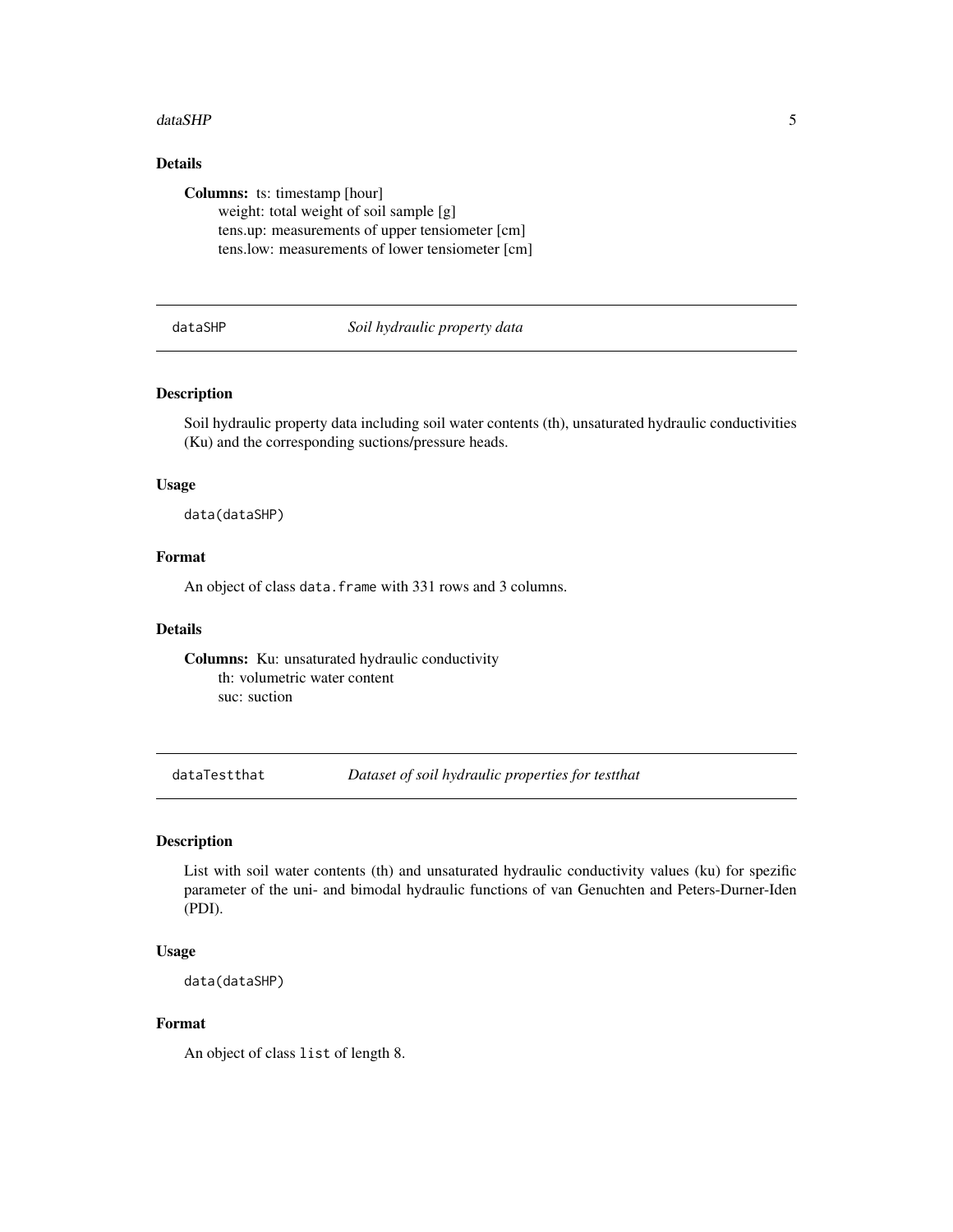#### <span id="page-5-0"></span>Details

List objects: dataTestthat\$th.vgm.uni: soil water contents for unimodal van Genuchten for parameter ths = 0.4, thr = 0, alfa = 0.02 and  $n = 1.5$ 

dataTestthat\$th.vgm.bi: soil water contents for bimodal van Genuchten for parameter ths = 0.4, thr = 0, alfa = 0.02, n = 2, w2 = 0.2, alfa2 = 1 and  $n2 = 10$ 

dataTestthat\$th.pdi.uni: soil water contents for unimodal PDI for parameter ths  $= 0.4$ , thr  $= 0$ , alfa = 0.02 and n = 1.5

dataTestthat\$th.pdi.bi: soil water contents for bimodal PDI for parameter ths = 0.4, thr = 0, alfa =  $0.02$ , n =  $2$ , w  $2 = 0.2$ , alfa  $2 = 1$  and  $n2 = 10$ 

dataTestthat\$ku.vgm.uni: soil water contents for unimodal van Genuchten for parameter Ks = 10, ths = 0.5, thr = 0, alfa = 0.02, n = 1.5 and tau =  $0.5$ 

dataTestthat\$ku.vgm.bi: soil water contents for bimodal van Genuchten for parameter Ks = 10, ths = 0.5, thr = 0, alfa = 0.02, n = 1.5, tau = 0.5,  $w2 = 0.1$ , alfa  $2 = 0.1$  and  $n2 = 3$ 

dataTestthat\$ku.pdi.uni: soil water contents for unimodal PDI for parameter  $Ks = 10$ , ths  $= 0.5$ , thr = 0, alfa = 0.02, n = 1.5, tau = 0.5 and omega = 0.001

dataTestthat\$ku.pdi.bi: soil water contents for bimodal PDI for parameter Ks = 10, ths = 0.5, thr = 0, alfa = 0.02, n = 1.5, tau = 0.5, omega = 0.001,  $w2 = 0.2$ , alfa $2 = 1$  and  $n2 = 10$ 

#### DK\_to\_SWC *Calculate Soil Water Content from dielectric constant*

#### Description

Calculate volumetric soil water content (SWC [L³/L³] from dielectric constant (DK) using different equations (e.g. Topp et al. 1980). Contains mainly functions for peat and other organic soils.

#### Usage

```
DK_to_SWC(
  DK,
 FUN = c("topp", "jacobsen", "jacobsen_soil_prop", "pepin_5cm", "pepin", "roth_org",
  "malicki_bd", "malicki_ths", "myllys", "myllys_sphagnum", "myllys_carex", "kellner",
    "kellner_h2", "kellner_h3", "kellner_h4", "beckwith", "yoshikawa_deadmoss",
    "yoshikawa_livemoss", "nagare", "oleszczuk", "gs3"),
  bd,
  ths,
  clay,
  SOM
)
```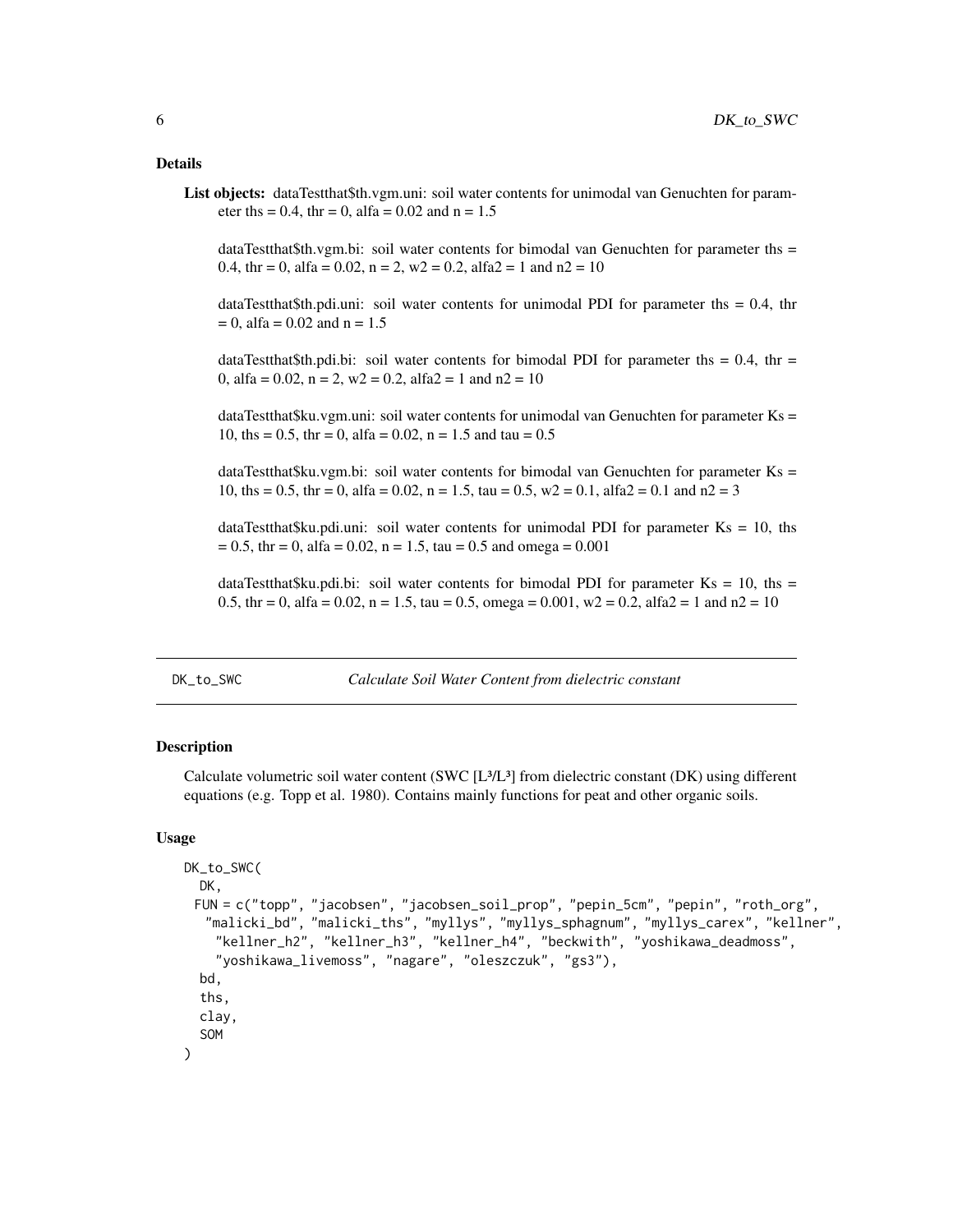# DK\_to\_SWC 7

#### Arguments

| DK         | dielectric constant                                                                 |
|------------|-------------------------------------------------------------------------------------|
| <b>FUN</b> | character string specifying the polynominal function. See details.                  |
| bd         | bulk density $[g/cm^3]$ (needed for FUN $==$ 'malicki_bd' and 'jacobsen_soil_prop') |
| ths        | porosity or saturated water content $[L^3/L^3]$ (needed for 'malicki_ths')          |
| clay       | content of clay [percent] (only needed for 'jacobsen')                              |
| <b>SOM</b> | soil organic matter [percent] (for 'jacobsen_soil_prop')                            |
|            |                                                                                     |

#### Details

Possible functions (FUN) are':

'topp' Topp et al. (1980)

'jacobsen' Jacobsen and Schjonning (1993), equation 2

'jacobsen\_soil\_prop' Jacobsen and Schjonning (1993), equation 3 (bd, ths and SOM are required as input)

'pepin\_5cm' Pepin, S. et al. (1992), Table 2 Depth 5 cm

'pepin' Pepin, S. et al. (1992), Table 2 Pooled data

'roth\_org' Roth et al. (1992), Tabel 3c

'malicki\_bd' Malicki, M.A. et al. (1996), equation 10 (bd is required as input)

'malicki\_ths' Malicki, M.A. et al. (1996), equation 12 (ths is required as input)

'myllys' Myllys M. and Simojoki, A. (1996), Table 2 pooled

'myllys\_sphagnum' Myllys M. and Simojoki, A. (1996), Table 2 Sphagnum

'myllys\_carex' Myllys M. and Simojoki, A. (1996), Table 2 Carex

'kellner' Kellner E., Lundin L.C. (2001), Table 2 Pooled data

'kellner\_h2' Kellner E., Lundin L.C. (2001), Table 2 H2

'kellner\_h3' Kellner E., Lundin L.C. (2001), Table 2 H3

'kellner\_h4' Kellner E., Lundin L.C. (2001), Table 2 H4

'beckwith' Beckwith C.W. and Baird A.J. (2001), eq. 1

'yoshikawa\_deadmoss' from Tabel 1 in Nagare et al. (2001)

'yoshikawa\_livemoss' from Tabel 1 in Nagare et al. (2001)

'nagare' Nagare et al. (2011), combined from Table 4

'oleszczuk' from Table 1 in Oleszczuk et al. (2004)

'gs3' Meter group, eq. 7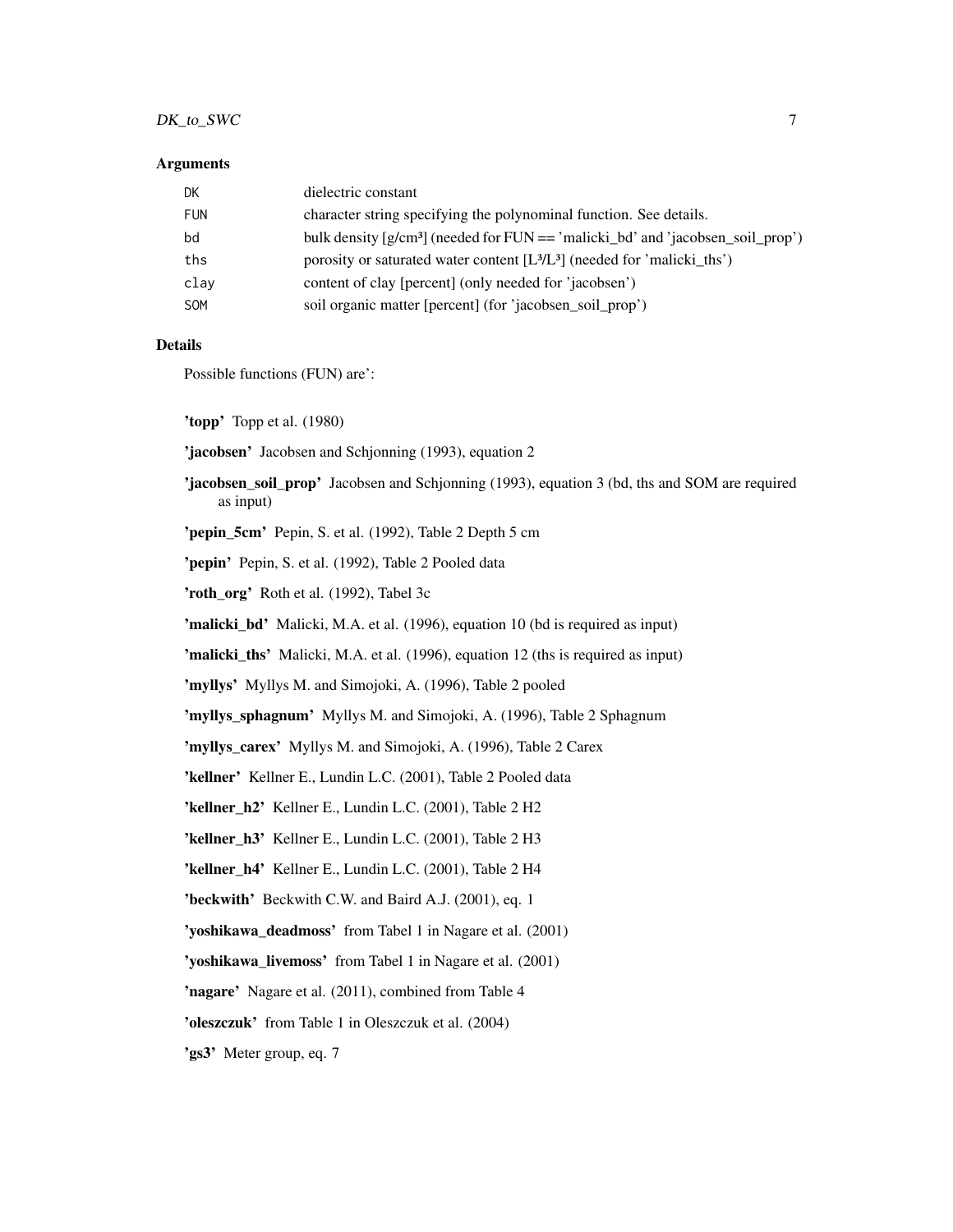data.table with columns DK, SWC and FUN.

#### References

Beckwith C.W., Baird A.J. (2001): Effect of biogenic gas bubbles on water flow through poorly decomposed blanket peat. Water Resour. Res., 37(3), 551-558.

Decagon Device (2016): GS3 Water Content, EC an Temperature Sensors, Operators maual , Decagon Device, Inc 2365 NE Hopkins Court Pullman WA 99163.

Jacobsen, O.H., Schjonning, P. (1993): A laboratory calibration of time domain reflectometry for soil water measurement including effects of bulk density and texture. Journal of Hydrology, 151(2- 4), 147-157.

Kellner E., Lundin L.C. (2001): Calibration of Time Domain Reflectometry for Water Content in Peat Soil, Uppsala University, Dept. of Earth Sciences/Hydrology,SE-752 36 Uppsala, Sweden. Hydrology Research, 32(4-5), 315-332.

Malicki, M.A., Plagge, R., Roth, C.H. (1996): Improving the calibration of dielectric TDR soil moisture determination taking into account the solid soil. European Journal of Soil Science, 47:357- 366.

Meter group: Operator manual GS3 (http://library.metergroup.com/Manuals/20429\_GS3\_Web.pdf)

Myllys M., Simojoki, A. (1996): Calibration of time domain reflectometry (TDR) for soil moisture measuremnts in cultivated peat soils, Agricultural Research centre of Finland, Institut of Cropand Soil Science, University of helsinki, Department of Applied Chemistry and Mircrobiology.

Nagare, R.M., Schincariol, R. A., Quinton, W.L., Hayashi, M. (2011): Laboratory calibration of time domain reflectometry to determine moisture content in undisturbed peat samples. European journal of soil science, 62(4), 505-515.

Oleszczuk R., Brandyk T., and Szatylowicz J., 1998: Possibilities of TDR method application to measure moisture content of peat-muck soil (in Polish). Zesz. Prob. Post. Nauk Roln., 458, 263- 274.

Oleszczuk, R., Brandyk, T., Gnatowski, T., & Szatylowicz, J. (2004). Calibration of TDR for moisture determination in peat deposits. International agrophysics, 18(2).

Pepin, S., Plamondon, A.P., and Stein, J. (1992): Peat water-content measurement using time domain reflectrometry, Can. J. of Forest Res., Vol. 22, pp. 534-540

Roth C.H., M.A. Malicki, R. Plagge (1992): Empirical evaluation of the relationship between soil dielectric constant and volumetric water content as the basis for calibration soil moisture measurements by TDR; Institute of Ecology, Technical University of Berlin, Berlin, Germany and \*Polish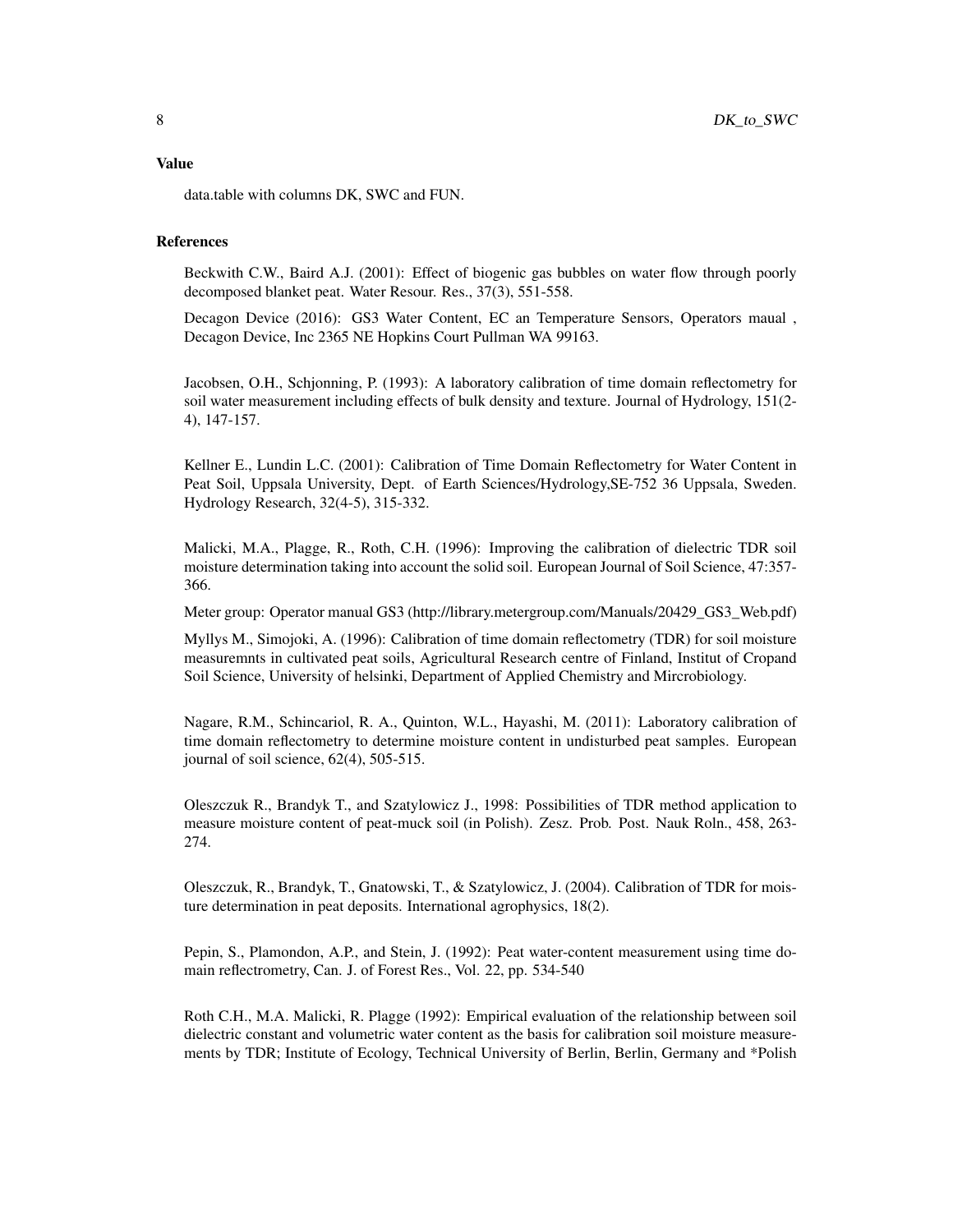<span id="page-8-0"></span>Academy of sciences, Institute of Agrophysics, ul. Doswiadczalna 4, 20-236 Lublin, Poland; Journal of Soil Science, 1992, 43, 1-13.

Topp, G.C., Davis, J.L., Annan, A.P. (1980): Electromagnetic determination of soil water content: Measurements in coaxial transmission lines. Water resources research, 16(3), 574-582.

Yoshikawa, K., Overduin, P., Harden, J. (2004): Moisture content measurements of moss (Sphagnum spp.) using commercial sensors. Permafrost Periglac, 15, 309-318.

fitSHP *Fit soil hydraulic properties*

## Description

Estimate parameter for soil water retention (SWC) and/or unsaturated hydraulic conductivity function (Ku) using Shuffled Complex Evolution (SCE) optimisation. Parameter can be estimated for van Genuchten-Mualem (vg or vgm) or Peters-Durner-Iden (PDI) parameterisation of the soil hydraulic properties.

#### Usage

```
fitSHP(
 obs = list(th = NULL, K = NULL),suc = list(th = NULL, K = NULL),par = NULL,lower = NULL,upper = NULL,FUN.shp = "vg",
 modality = "uni",
 par.shp = NULL,
 fit = "both",
 weighting = "var",
 log = c("alfa", "n", "ks"),
  control = list(ncomplex = 15, reltol = 1e-07, tolsteps = 7),suc.negativ = FALSE,integral = FALSE,
 L = NULL,log_Ku = TRUE,
 print.info = TRUE
```
# )

#### Arguments

obs list with named observations (th for water content and K for unsaturated hydraulic conductivity data)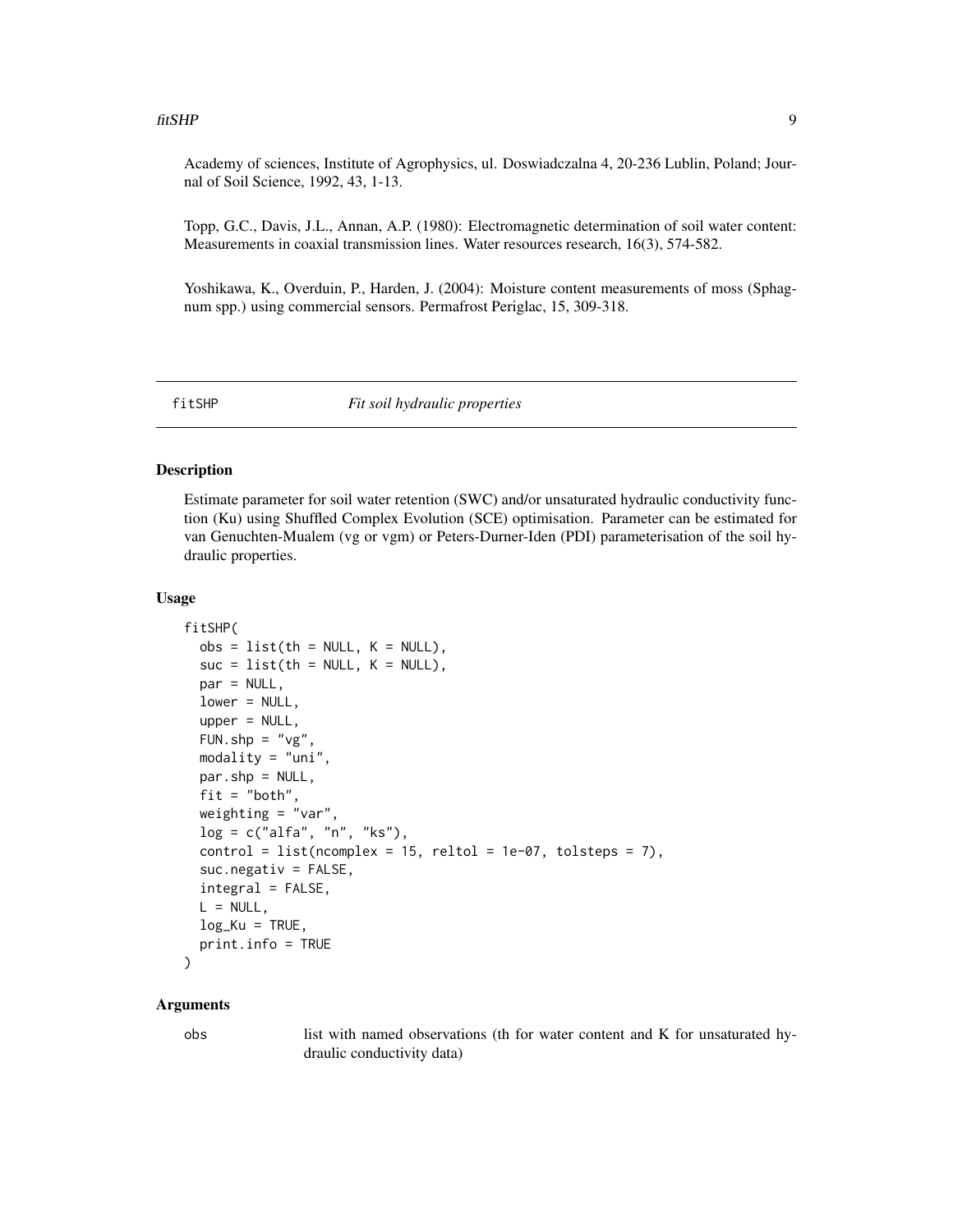<span id="page-9-0"></span>

| suc         | list of named suctions corresponding to the and/or K                                                                                                                   |
|-------------|------------------------------------------------------------------------------------------------------------------------------------------------------------------------|
| par         | a numeric vector of initial parameter values (see also SCEoptim). If missing<br>default values are set.                                                                |
| lower       | lower bounds on the parameters. Should be the same length as par and as upper,<br>or length 1 if a bound applies to all parameters. If missing default values are set. |
| upper       | upper bounds on the parameters. Should be the same length as par and as lower,<br>or length 1 if a bound applies to all parameters. If missing default values are set. |
| FUN.shp     | Funktion for soil hydraulic properties (vG, PDI or bc) (see SWC or Ku)                                                                                                 |
| modality    | pore size distribution ('uni' or 'bi')                                                                                                                                 |
| par.shp     | fixed parameter value named in list or vector                                                                                                                          |
| fit         | fit parameter for 'SWC', 'Ku' or 'both' simultaneous.                                                                                                                  |
| weighting   | weighting between SWC and Ku. Used if fit == both ('var', 'norm' or '2step').                                                                                          |
| log         | names of parameter in list or vector which should be logarithmized during opti-<br>mization                                                                            |
| control     | a list of options as in optim(), see SCE optim                                                                                                                         |
| suc.negativ | set TRUE if suction/pressure heads are negative and FALSE if positive                                                                                                  |
| integral    | th as point value vs. suc(h) (FALSE) or th as mean water content over the column<br>divided by the height (L) vs. suc(h) (TRUE) (see details).                         |
| L           | sample height [cm]. Only needed for integral == TRUE                                                                                                                   |
| log_Ku      | logarithmize Ku in the objective function and for weighting (TRUE).                                                                                                    |
| print.info  | print information about default values for par, lower, and upper if missing or<br>fitting accuracy (TRUE or FALSE)                                                     |

#### Details

weigthing: var: th and K are weighted in the objective fuction by the measurement variance norm: th and K are normed in objective fuction stepwise: the parameter for th are fitted first and the remaining parameter for K afterwards (2step works aswell)

- log: The use of log is suggested for paramter 'alfa', 'n' and 'ks' for modality == 'uni'. For modality 'bi' additional 'alfa2' and 'n2' and for Fun.shp == 'pdi' additional 'omega'. Parameter in output (\$par) are not returned logarithmized. Delfault paramter values for par, lower and upper are logarithmized automatatically If not the default values for par, lower and upper are taken, parameter which are named in 'log' must be scaled by the user in par, lower and upper.
- integral: The "integral" method is suggested from Peters and Durner (2008, 2015) to fit parameter on data from experiments were water contents are measured as mean water contents (e.g. simplified evaporation method or multi-step outflow experiments). Under the assumption that the water content is distributed linear over the column, the measured mean water content of the column is the integral over the whole column divided by the column length (L). Under hydraulic equilibrium this is equal to the integral of the retention function over the matric heads from the lower boundary to the upper boundary of the column divided by the height of the column (Peters 2008, 2015).

integral == TRUE can be very slow.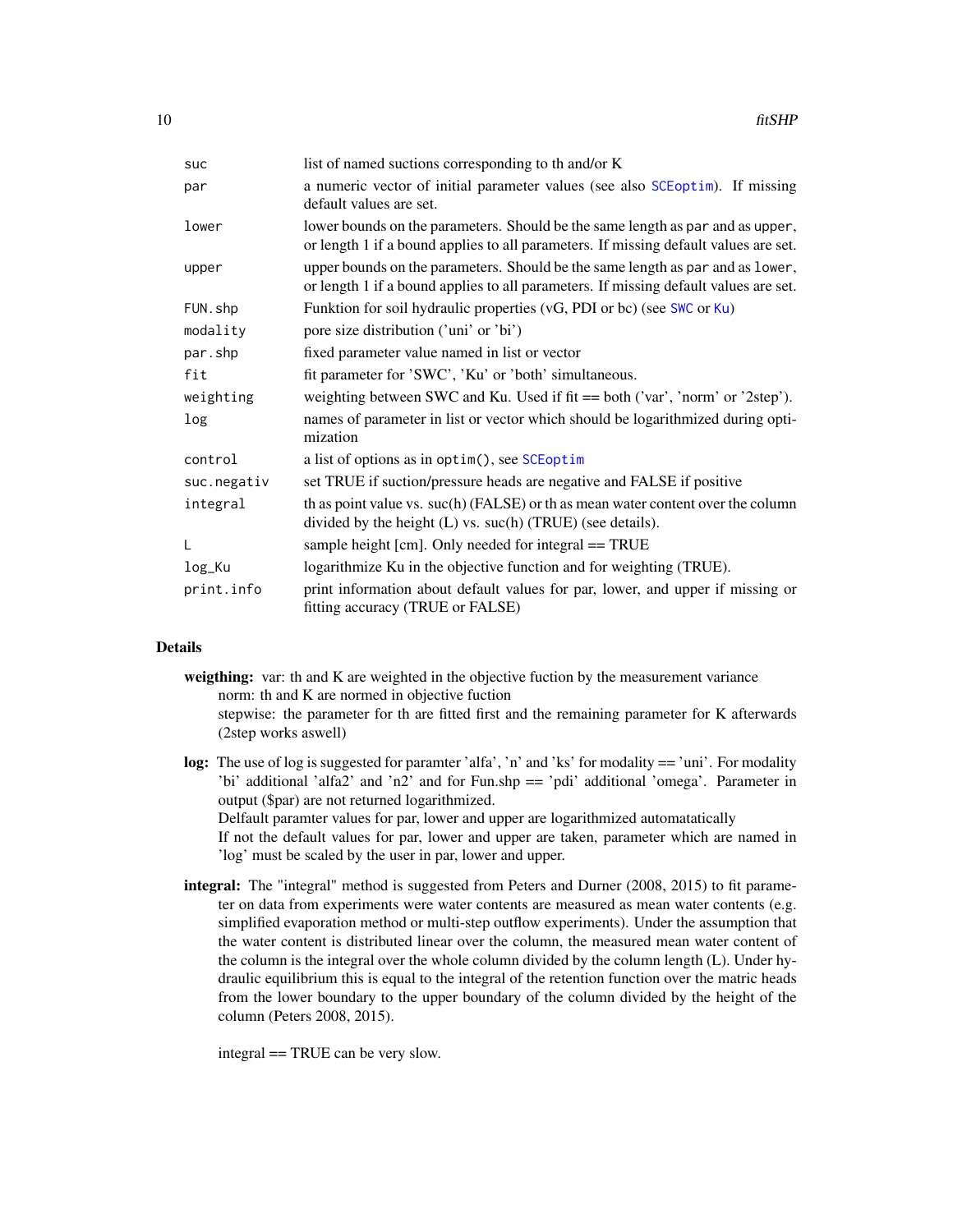#### <span id="page-10-0"></span>fitSHP 11

# Value

"fitSHP" class

#### Author(s)

Ullrich Dettmann

## References

Peters, A., & Durner, W. (2008). Simplified evaporation method for determining soil hydraulic properties. Journal of Hydrology, 356(1), 147-162.

Peters and Durner (2015). SHYPFIT 2.0 User's Manual

Peters, A., Iden, S. C., & Durner, W. (2015). Revisiting the simplified evaporation method: Identification of hydraulic functions considering vapor, film and corner flow. Journal of Hydrology, 527, 531-542.

# See Also

[SCEoptim](#page-24-1), [SWC](#page-28-1), [Ku](#page-13-1)

# Examples

```
## Not run:
data('dataSHP')
# -------------------------------------------------------------------
# fit Soil Hydraulic Properties (SHP)
# -------------------------------------------------------------------
ans \le fitSHP(obs = list(th = dataSHP$th, K = dataSHP$Ku),
             suc = list(th = dataSHP$suc, K = dataSHP$suc),FUN.shp = 'vg',
            modality = 'uni',par.shp = NULL,
             \begin{aligned} \n\text{par } . \, \text{sup} \n\quad &= \text{ 'both',} \n\end{aligned}weighting = 'var',
            log = c('alfa', 'n', 'ks'),control = list(ncomplex = 15, relation = 1e-07, tolsteps = 7),suc.negativ = TRUE,integral = FALSE,
            L = 0,
             print.info = TRUE
\lambdaans$par
plot(ans)
# --------------------------------------------------------------------
# bimodal van Genuchten-Mualem
ans \le fitSHP(obs = list(th = dataSHP$th, K = dataSHP$Ku),
             suc = list(th = dataSHP$suc, K = dataSHP$suc),<br>FUN.shp = 'vg',
                        = 'vg',modality = 'bi',
             par.shp = c(),
             fit = 'both',
```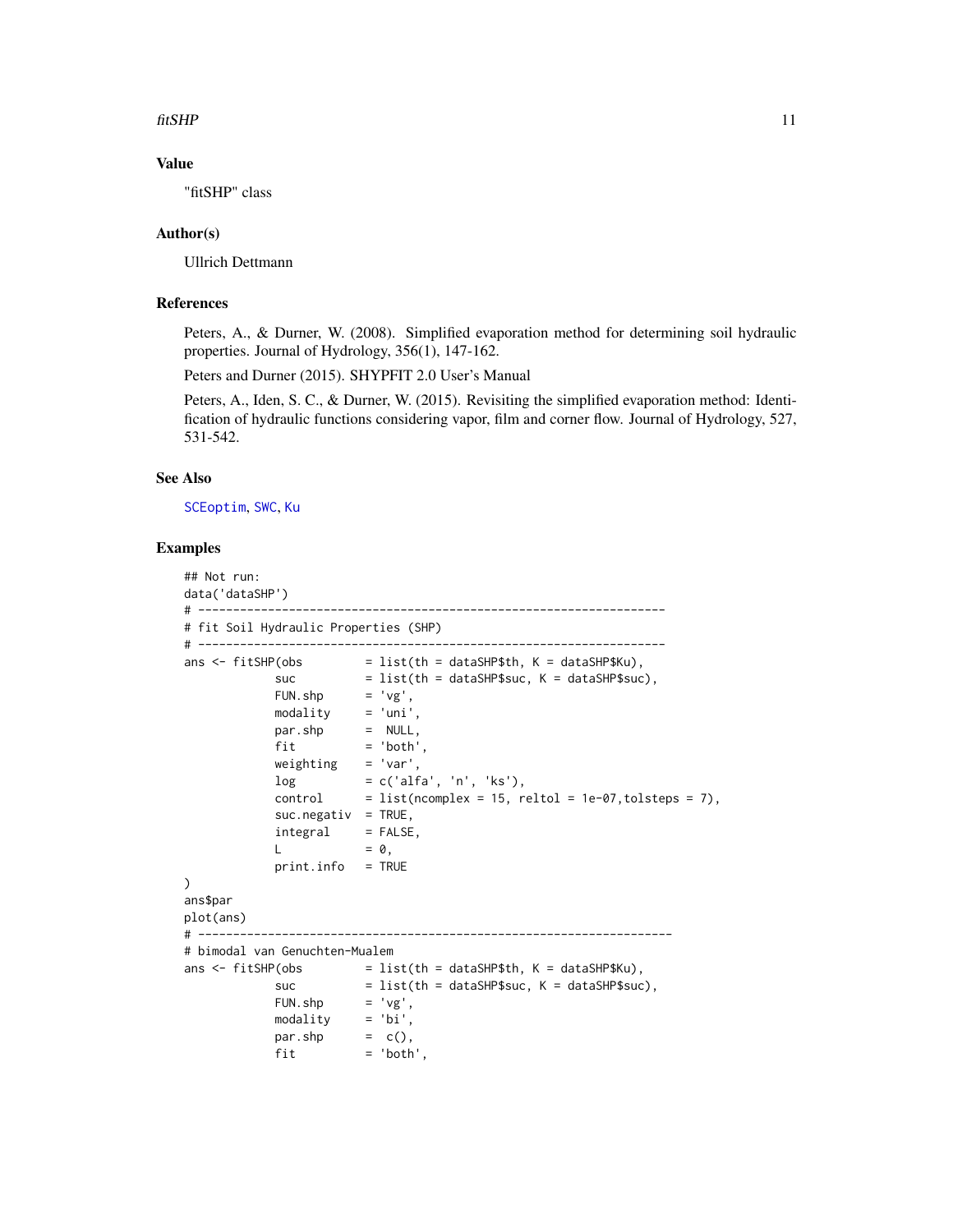```
weighting = 'var',log = c('alfa', 'n', 'ks', 'alfa2', 'n2'),
           suc.negativ = TRUE,
           integral = FALSE,L = 0,
           print.info = TRUE,
           control = list(ncomplex = 15, reltol = 1e-07, tolsteps = 7)\mathcal{L}ans$par
plot(ans)
## End(Not run)
```
Kcap *Relative capillary conductivity*

# Description

Relative capillary conductivity based on Mualem's conductivity model for unimodal or bimodal van Genuchten-Mualem.

# Usage

```
Kcap(suc, par.shp, suc.negativ = TRUE, modality = "uni")
```
# Arguments

| <b>SUC</b>  | Suction/pressure heads. Negative if suc. negativ $=$ TRUE             |
|-------------|-----------------------------------------------------------------------|
| par.shp     | named parameter in list or vector                                     |
| suc.negativ | set TRUE if suction/pressure heads are negative and FALSE if positive |
| modality    | pore size distributions ('uni' or 'bi')                               |

# Details

par.shp: alfa [1/L]: van Genuchten shape parameter n [-]: van Genuchten shape parameter m [-]: shape parameter  $(m = 1-(1/n))$  if missing) tau [-]: tortuosity and connectivity parameter (minimum -1 or -2 for the PDI model; for details see Peters (2014)) h0 [L]: suction at water content of 0 (i.e. oven dryness) (h0 =  $10^{6}$ 6.8 if missing, corresponding to oven dryness at 105°C (Schneider and Goss, 2012))

**par.shp:** additional parameter for bimodal (modality  $==$  'bi') w2 [-]: weigthing between pore space distribution

alfa2 [1/L]: van Genuchten parameter alfa for second pore space distribution n2 [-]: van Genuchten parameter n for second pore space distribution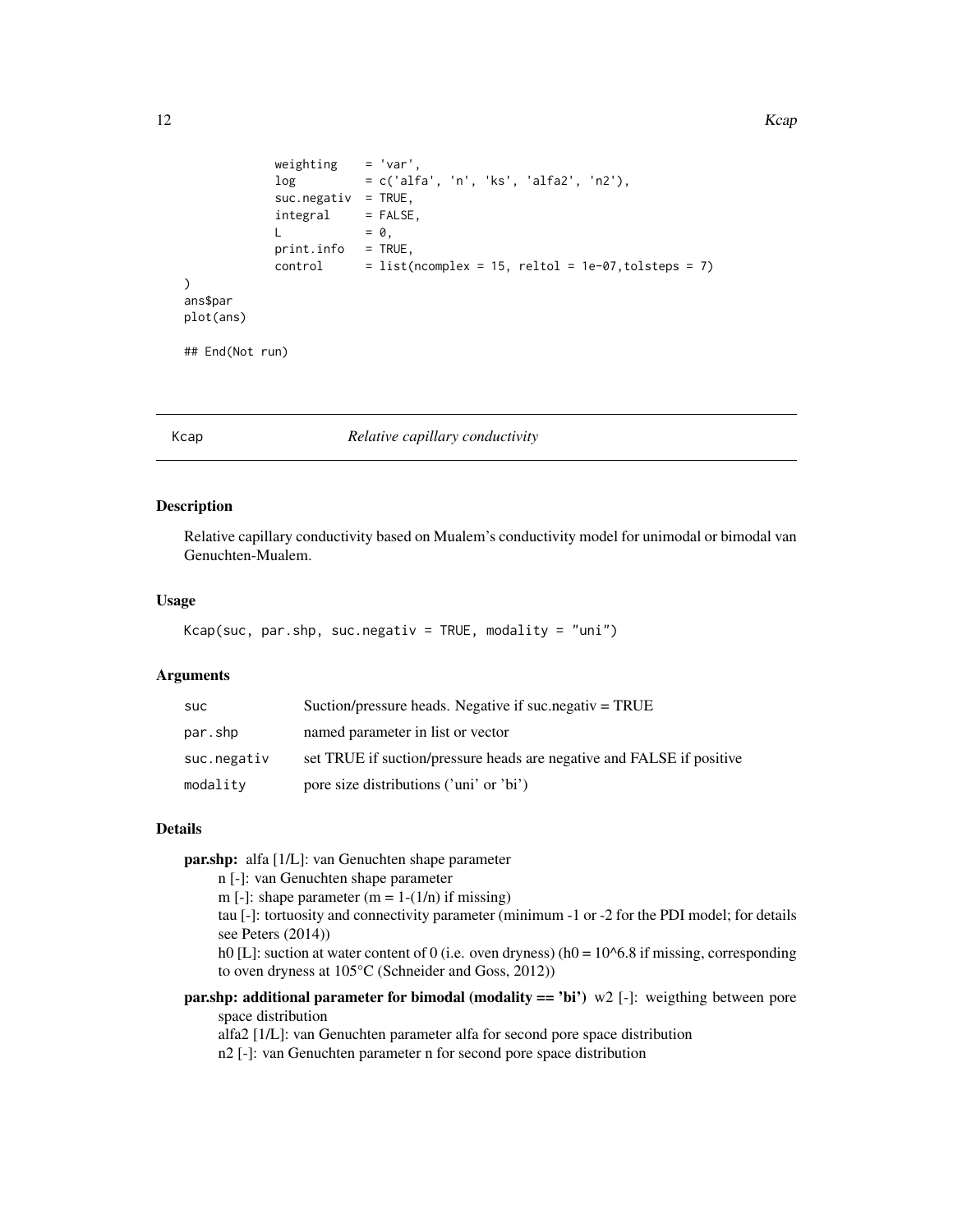#### <span id="page-12-0"></span> $Kfilm$  13

#### References

Peters, A. (2014). Reply to comment by S. Iden and W. Durner on Simple consistent models for water retention and hydraulic conductivity in the complete moisture range. Water Resour. Res. 50, 7535–7539.

Van Genuchten, M. T. (1980). A closed-form equation for predicting the hydraulic conductivity of unsaturated soils. Soil science society of America journal, 44(5), 892-898.

Mualem, Y. (1976). A new model for predicting the hydraulic conductivity of unsaturated porous media. Water resources research, 12(3), 513-522.

Schneider, M., & Goss, K. U. (2012). Prediction of the water sorption isotherm in air dry soils. Geoderma, 170, 64-69.

#### See Also

[Ku](#page-13-1)

Kfilm *Relative film conductivity*

#### **Description**

Relative film conductivity described by Peters (2013).

#### Usage

```
Kfilm(suc, par.shp, modality = "uni", suc.negativ = TRUE)
```
#### Arguments

| suc         | Suction/pressure heads. Negative if suc.negativ $=$ TRUE              |
|-------------|-----------------------------------------------------------------------|
| par.shp     | named parameter in list or vector                                     |
| modality    | pore size distribution ('uni' or 'bi')                                |
| suc.negativ | set TRUE if suction/pressure heads are negative and FALSE if positive |

#### Details

par.shp: ths [-]: saturated water content

thr [-]: residual water content

alfa [1/L]: van Genuchten shape parameter

n [-]: van Genuchten shape parameter

h0 [L]: suction at water content of 0 (i.e. oven dryness) (h0 =  $10^{6}$ 6.8 if missing, corresponding to oven dryness at 105°C (Schneider and Goss, 2012))

a: slope at the log scale  $(a = -1.5$  if missing as suggested by Tokunaga (2009) and Peters (2013))

par.shp: additional parameter for bimodal (modality == 'bi') alfa2 [1/L]: van Genuchten parameter alfa for second pore space distribution

n2 [-]: van Genuchten parameter n for second pore space distribution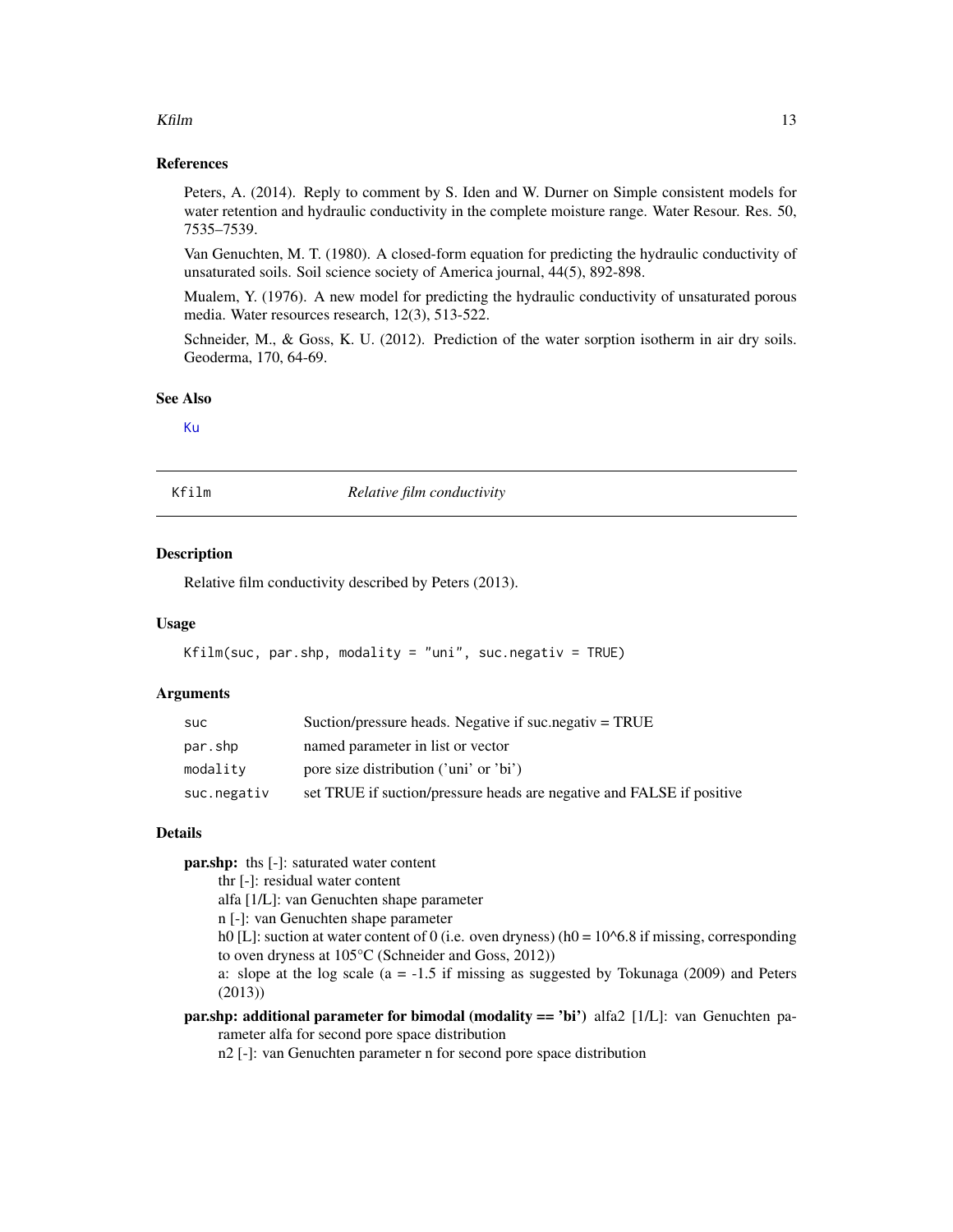#### <span id="page-13-0"></span>References

Peters, A. (2013). Simple consistent models for water retention and hydraulic conductivity in the complete moisture range. Water Resour. Res. 49, 6765–6780. physics-a review. Vadose Zone J. http://dx.doi.org/10.2136/vzj2012.0163.

Tokunaga, T. K. (2009). Hydraulic properties of adsorbed water films in unsaturated porous media. Water resources research, 45(6).

Schneider, M., & Goss, K. U. (2012). Prediction of the water sorption isotherm in air dry soils. Geoderma, 170, 64-69.

#### See Also

[Ku](#page-13-1)

<span id="page-13-1"></span>Ku *Unsaturated hydraulic conductivity*

#### Description

Calculates unsaturated hydraulic conductivity for a given suction for unimodal or bimodal van Genuchten-Mualem (vg/vgm), Peters-Durner-Iden (PDI) and Brooks and Corey (bc) (only unimodal) parameterisation.

#### Usage

```
Ku(suc, FUN.shp = "vG", par.shp, modality = "uni", suc.negativ = TRUE)
```
#### **Arguments**

| <b>SUC</b>  | Suction/pressure heads. Negative if suc.negativ = TRUE                |
|-------------|-----------------------------------------------------------------------|
| FUN.shp     | Funktion for soil hydraulic properties (vGM or PDI) (see details)     |
| par.shp     | named parameter in list or vector                                     |
| modality    | pore size distribution ('uni' or 'bi')                                |
| suc.negativ | set TRUE if suction/pressure heads are negative and FALSE if positive |

#### Details

FUN.shp: vGM: van Genuchten-Mualem (uni or bimodal) ('vg' works aswell) PDI: Peters-Durner-Iden with van Genuchtens saturation function (uni or bimodal) bc: Brooks and Corey (unimodal)

# par.shp (vG and PDI): ths [-]: saturated water content

thr [-]: residual water content

alfa [1/L]: van Genuchten shape parameter

n [-]: van Genuchten shape parameter

m [-]: shape parameter  $(m = 1-(1/n))$  if missing)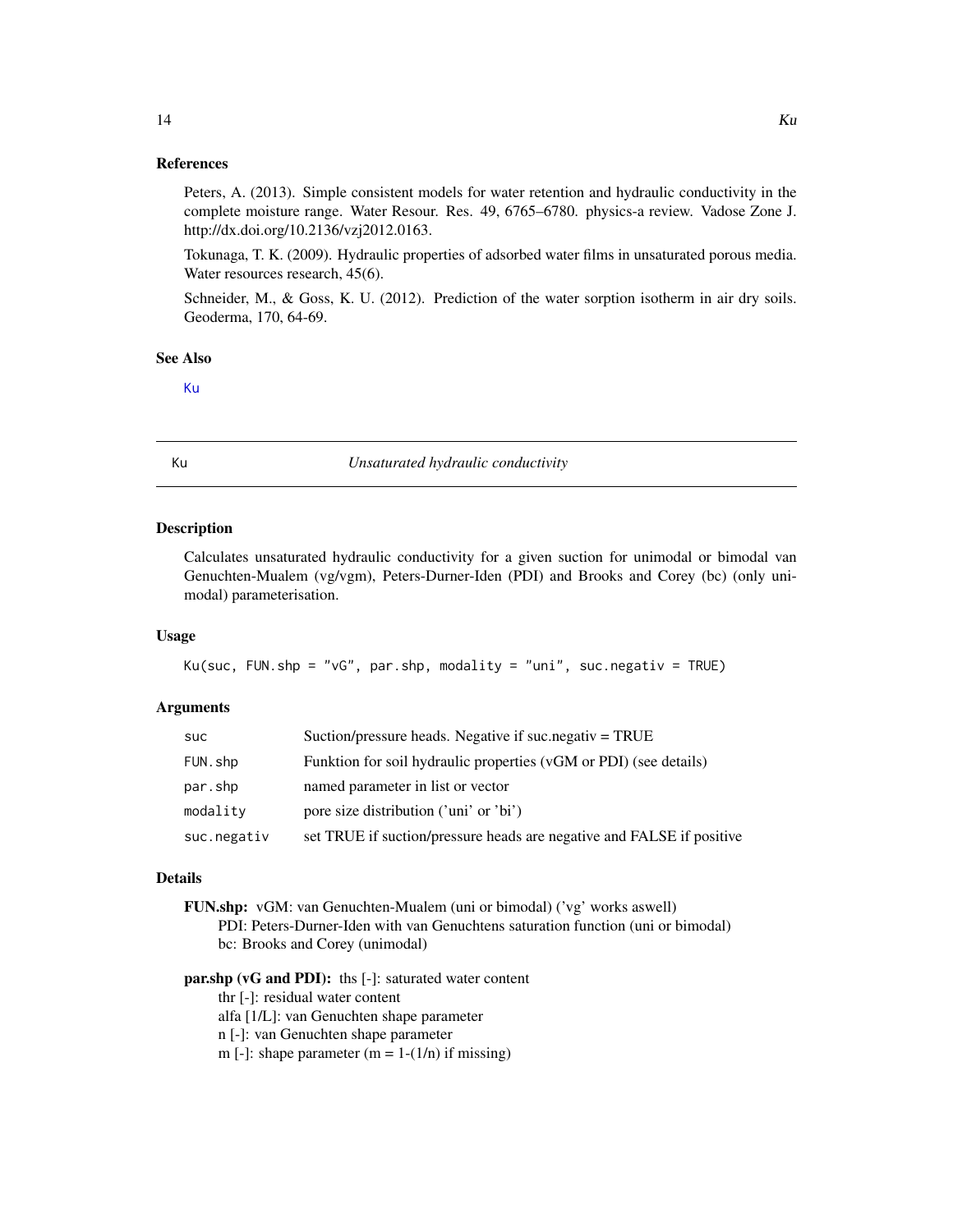Ks [L/time]: saturated hydraulic conductivity

tau [-]: tortuosity and connectivity parameter (minimum -1 or -2 for the PDI model; see Peters (2014) for details)

**par.shp (additional parameter for 'PDI'):** omega: weighting between relative capillary and film conductivity

h0 [L]: suction at water content of 0 (i.e. oven dryness) (h0 =  $10^{6}$ 6.8 if missing, corresponding to oven dryness at 105°C (Schneider and Goss, 2012))

a: slope at the log scale  $(a = -1.5$  if missing as suggested by Tokunaga (2009) and Peters (2013))

**par.shp (additional parameter for bimodal (modality = 'bi')):** w2 [-]: weigthing between pore space distributions

alfa2 [1/L]: van Genuchten parameter alfa for second pore space distribution

n2 [-]: van Genuchten parameter n for second pore space distribution

par.shp (BC): ths [-]: saturated water content

thr [-]: residual water content alfa [1/L]: inverse of the air-entry value or bubbling pressure lambda [-]: pore size distribution index tau [-]: tortuosity and connectivity parameter (minimum -1 or -2 for the PDI model; see Peters (2014) for details)

most input works for upper- and lowercase letters

#### Value

unsaturated hydraulic conductivity (ku)

#### Author(s)

Ullrich Dettmann

#### References

Van Genuchten, M. T. (1980). A closed-form equation for predicting the hydraulic conductivity of unsaturated soils. Soil science society of America journal, 44(5), 892-898.

Mualem, Y. (1976). A new model for predicting the hydraulic conductivity of unsaturated porous media. Water resources research, 12(3), 513-522.

Peters, A. (2013). Simple consistent models for water retention and hydraulic conductivity in the complete moisture range. Water Resour. Res. 49, 6765–6780. physics-a review. Vadose Zone J. http://dx.doi.org/10.2136/vzj2012.0163.

Iden, S., Durner, W. (2014). Comment to Simple consistent models for water retention and hydraulic conductivity in the complete moisture range by A. Peters. Water Resour. Res. 50, 7530–7534.

Peters, A. (2014). Reply to comment by S. Iden and W. Durner on Simple consistent models for water retention and hydraulic conductivity in the complete moisture range. Water Resour. Res. 50, 7535–7539.

Tokunaga, T. K. (2009), Hydraulic properties of adsorbed water films in unsaturated porous media, Water Resour. Res., 45, W06415, doi: 10.1029/2009WR007734.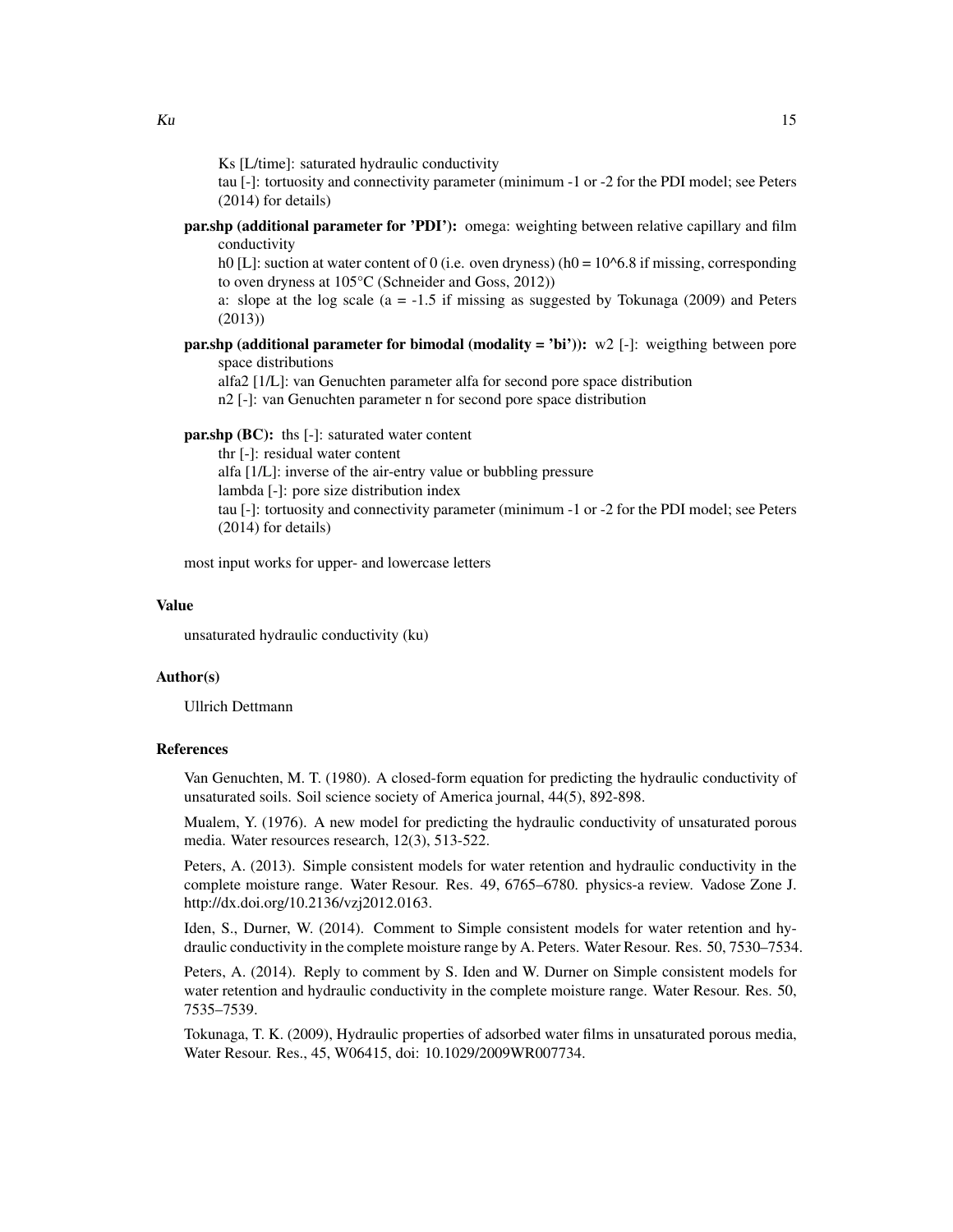<span id="page-15-0"></span>Priesack, E., Durner, W., 2006. Closed-form expression for the multi-modal unsaturated conductivity function. Vadose Zone J. 5, 121–124.

Durner, W. (1994). Hydraulic conductivity estimation for soils with heterogeneous pore structure. Water Resources Research, 30(2), 211-223.

Schneider, M., & Goss, K. U. (2012). Prediction of the water sorption isotherm in air dry soils. Geoderma, 170, 64-69.

Brooks, R.H., and A.T. Corey (1964): Hydraulic properties of porous media. Hydrol. Paper 3. Colorado State Univ., Fort Collins, CO, USA.

#### See Also

[SWC](#page-28-1) and [Sat](#page-21-1)

#### Examples

```
# --------------------------------------------
# Unimodal van Genuchten
# --------------------------------------------
Ku(suc = seq(1, 1000, by = 1), FUN.shp = 'vGM',par.shp = list(Ks = 10, ths = 0.5, thr = 0, alfa = 0.02, n = 1.5, tau = 0.5),
   modality = 'uni', suc.negativ = FALSE)
# --------------------------------------------
# Bimodal van Genuchten
# --------------------------------------------
Ku(suc = seq(1, 1000, by = 1), FUN.shp = 'vGM',par.shp = list(Ks = 10, ths = 0.5, thr = 0, alfa = 0.02,
   n = 1.5, tau = 0.5, w2 = 0.1, alfa2 = 0.1, n2 = 3),
   modality = 'bi', suc.negativ = FALSE)
# --------------------------------------------
# Unimodal Peters-Durner-Iden (PDI)
# --------------------------------------------
Ku(suc = seq(1, 1000, by = 1), FUN.shp = 'PDI', modality = 'uni',
  par.shp = list(Ks = 10, ths = 0.5, thr = 0, alfa = 0.02, n = 1.5, tau = 0.5, omega = 0.001),
   suc.negativ = FALSE)
# --------------------------------------------
# Brooks and Corey (BC) (only unimodal)
# --------------------------------------------
Ku(suc = seq(1, 1000, by = 1), FUN.shp = 'bc', modality = 'uni',
   par.shp = list(ths = 0.4, thr = 0, lambda = 0.211, alfa = 0.1, tau = 0.5, ks = 10),
   suc.negativ = FALSE)
# --------------------------------------------
```
NSE *Nash-Sutcliffe efficiency (NSE)*

#### **Description**

Nash-Sutcliffe efficiency (NSE)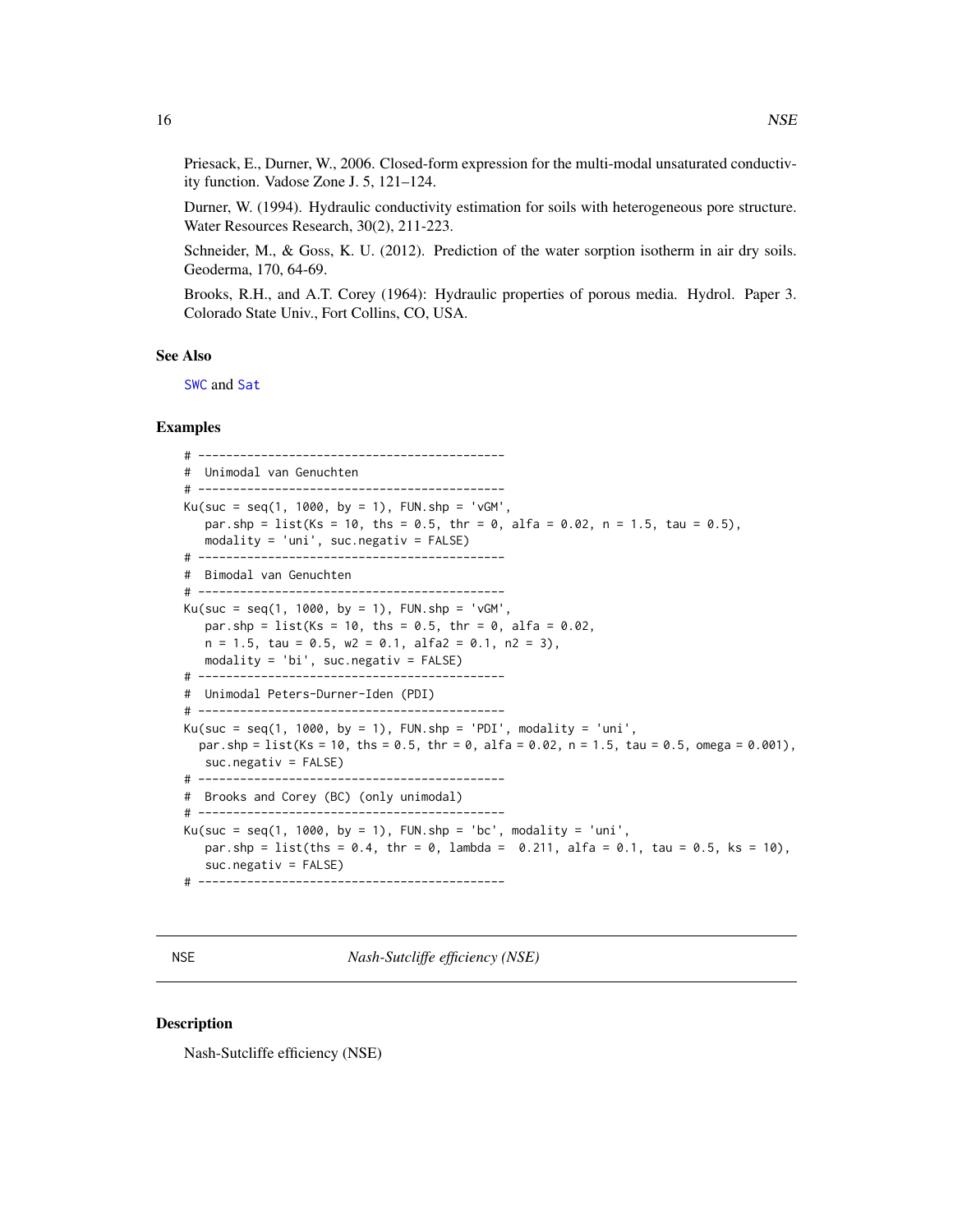# <span id="page-16-0"></span>plot.dataSEM 17

# Usage

NSE(obs, sim)

#### Arguments

| obs | measured values  |
|-----|------------------|
| sim | predicted values |

# References

Nash, J. E., and J.V. Sutcliffe (1970): River flow forecasting through conceptual models. 1. a discussion of principles. Journal of Hydrology 10, 282–290.

# Description

Creates plot of object with class 'dataSEM'. If input x is provided as list with more than one elements, the output plot is a grid with multiple plots.

# Usage

```
## S3 method for class 'dataSEM'
plot(
  x,
  ts = "ts",tens.up = "tens.up",
  tens.low = "tens.low",
  weight = "weight",
 plot.tens = TRUE,
 plot.weight = TRUE,
 plot.legend = TRUE,
  xlab = "timestamp",
 plot.title,
  color.tens = c("#00FFFF", "#008B8B"),
  color.weight = "#EC382B",
  ...
)
```
# Arguments

|    | object of class dataSEM (see details)                                                              |
|----|----------------------------------------------------------------------------------------------------|
| ts | character specifying the column containing the time stamp (format must be nu-<br>meric or POSIXct) |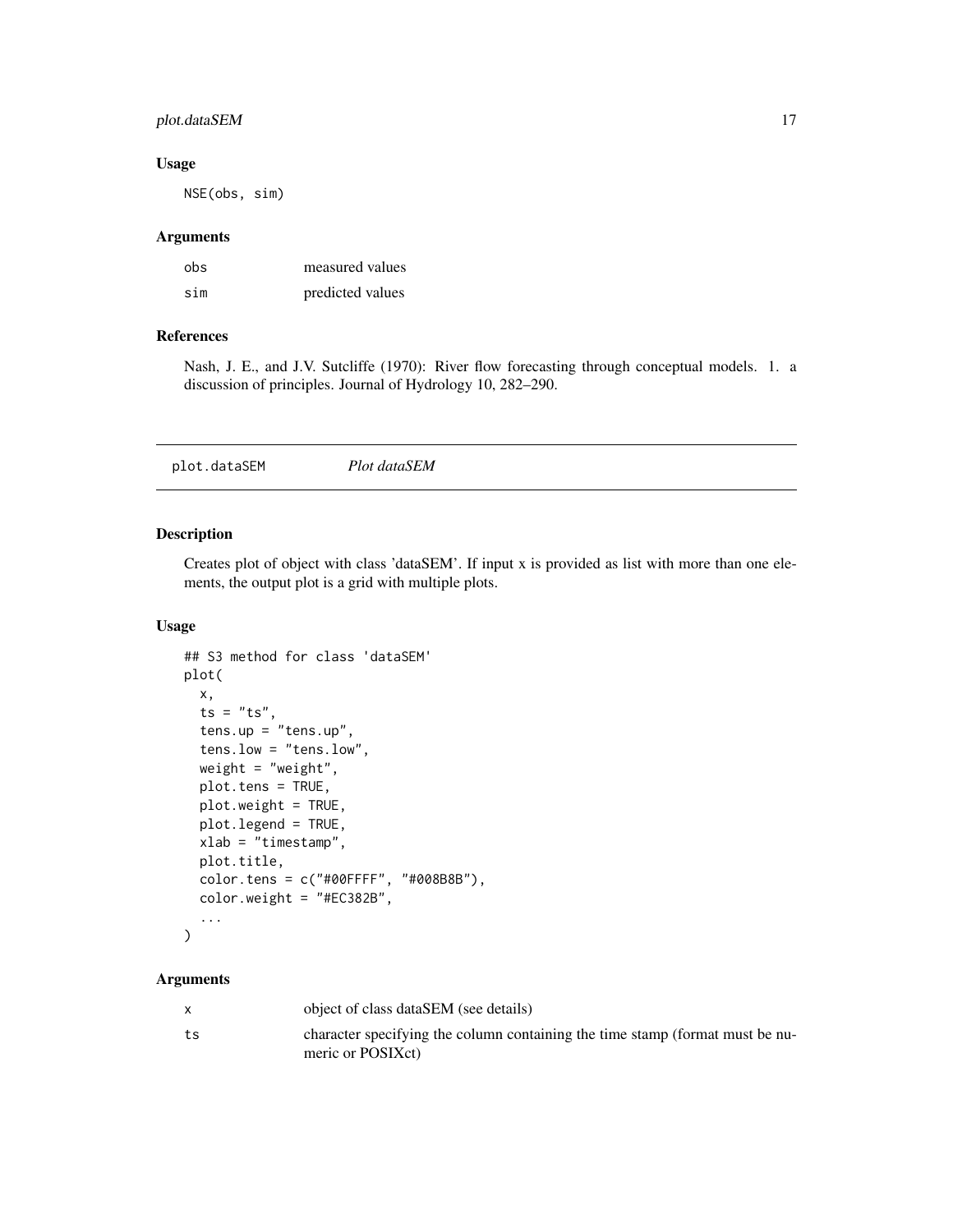<span id="page-17-0"></span>

| tens.up      | character specifying the column containing the measurements of the upper ten-<br>siometer                      |
|--------------|----------------------------------------------------------------------------------------------------------------|
| tens.low     | character specifying the column containing the measurements of the lower ten-<br>siometer                      |
| weight       | character specifying the column containing the weight                                                          |
| plot.tens    | plot tensiometer values (TRUE/FALSE)                                                                           |
| plot.weight  | plot weight values (TRUE/FALSE)                                                                                |
| plot.legend  | plot legend (TRUE/FALSE)                                                                                       |
| xlab         | lable for the x axis                                                                                           |
| plot.title   | character spezifying plot title. If empty no title will be added.                                              |
| color.tens   | colors of the plotted tensiometer values                                                                       |
| color.weight | color of the plotted weight values                                                                             |
| $\ddots$     | Graphical arguments (see par). If plot tens = T and plot weight = T, lty only<br>works for tensiometer values. |

# Details

Object x can be:

- class(x): "dataSEM" "data.frame" - class(x): "dataSEM" "data.table" - class(x): "dataSEM" (if x is a list)

If x is a list with more than 1 elements, the output plot is a grid with mutliple plots. Columns and row number can be adjusted with grafical argument mfrow (see [par](#page-0-0))

If x has the wrong class, the class can be set with:  $class(x) < -c('dataSEM', class(x))$  (if x has the class data.frame or data.table) and  $class(x) \leq$  'dataSEM' (if x has the class list).

# Author(s)

Ullrich Dettmann

plot.fitSHP *Plot fitSHP object*

# Description

Creates plot of fitSHP object with measured and fitted SWC, KU or both depending on fitSHP object

#### Usage

## S3 method for class 'fitSHP'  $plot(x, \ldots)$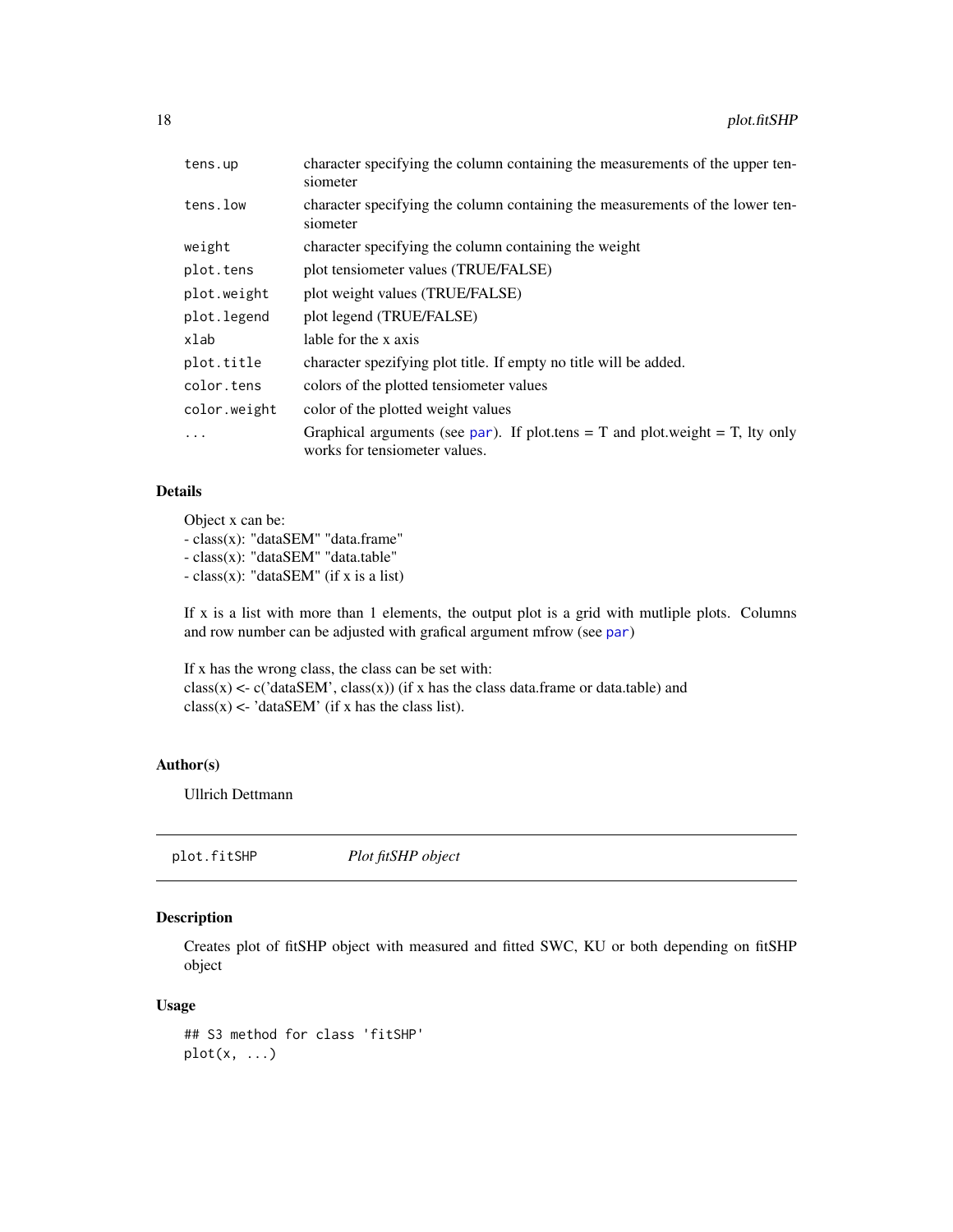### <span id="page-18-0"></span>predict.fitSHP 19

#### Arguments

| X       | object of class fitSHP |
|---------|------------------------|
| $\cdot$ | arguments for plot     |

| Predict values using fitSHP object<br>predict.fitSHP |  |
|------------------------------------------------------|--|
|------------------------------------------------------|--|

#### Description

Predicts values using fitSHP object with calibrated paramter of SWC, KU or both depending on the fitSHP object

# Usage

```
## S3 method for class 'fitSHP'
predict(object, suc = NULL, length.out = 100, suc.negativ = FALSE, ...)
```
#### Arguments

| object      | object of class fitSHP                                                     |
|-------------|----------------------------------------------------------------------------|
| suc         | Suction/pressure heads for the prediction of the soil hydraulic properties |
| length.out  | output length if $\text{suc} == \text{NULL}$                               |
| suc.negativ | set TRUE if suction/pressure heads are negative and FALSE if positive      |
| $\cdots$    | arguments for predict                                                      |

read.kupf *Read Evaporation Experiment data from ku-pf Apparatur*

# Description

Reads multiple ku-pf Apparatur files from a directory and returns them as list of data.tables.

#### Usage

```
read.kupf(
 path,
 colnames.out = c("ts", "tens.up", "tens.low", "weight"),
 firstrow.char = "Date/Time\tTension top\tTension bottom\tWeight",
 format.time_stamp = "%d.%m.%Y %H:%M:%S",
 tz.time_stamp = "GMT",
  ...
\mathcal{L}
```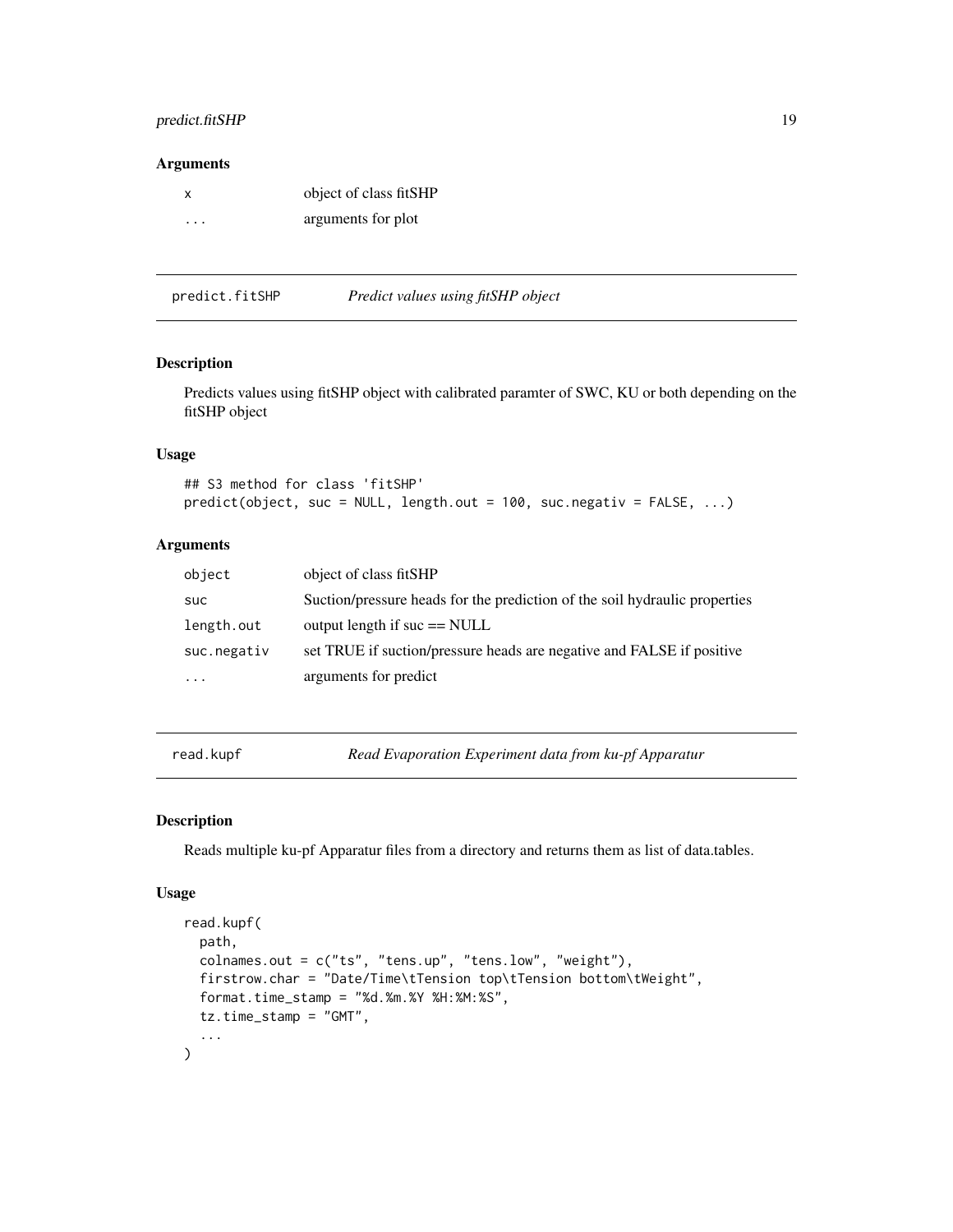#### <span id="page-19-0"></span>Arguments

| path              | path to ku-pf files (character)                                                                                 |
|-------------------|-----------------------------------------------------------------------------------------------------------------|
| colnames.out      | colnames of output (default: $c('ts', 'tens.up', 'tens.lower', 'weight'))$                                      |
| firstrow.char     | character in first row of ku-pf files (default: 'Date/Time Tension top Tension<br>bottom Weight') (see details) |
| format.time_stamp |                                                                                                                 |
|                   | POSIX et format of the time stamp column (column 1, here named 'ts') (see<br>strptime)                          |
| tz.time_stamp     | time zone of the time stamp column (column 1, here named 'ts') (default: 'GMT')<br>(see as.POSIXct)             |
| $\ddots$ .        | arguments to list. files                                                                                        |

#### Details

input file format: The standard file format of ku-pf files looks like:

Date/Time Tension top Tension bottom Weight kPa kPa g 01.11.2017 14:11:16 -0.48 -0.15 969.02 01.11.2017 14:21:16 -0.47 -0.14 969.00 01.11.2017 14:31:16 -0.46 -0.13 968.98

If the first row of the ku-pf files differs to the expression used here ('Date/Time Tension top Tension bottom Weight"), it can be set with firstrow.char.

sample\_info: File names are added as attribut to the output (attr(out, 'sample\_info')).

The ku-pf software gives the possibility to add sample spezific information in the first row of the file. Depending on the input the ku-pf files than look:

sample\_name;project Date/Time Tension top Tension bottom Weight kPa kPa g 01.11.2017 14:11:16 -0.48 -0.15 969.02 01.11.2017 14:21:16 -0.47 -0.14 969.00 01.11.2017 14:31:16 -0.46 -0.13 968.98

- For this case the first line is added as attribute to the output (attr(out, 'sample\_info')\$info)

#### Value

list of the class dataSEM containing data.tables as list elements.

#### Author(s)

Ullrich Dettmann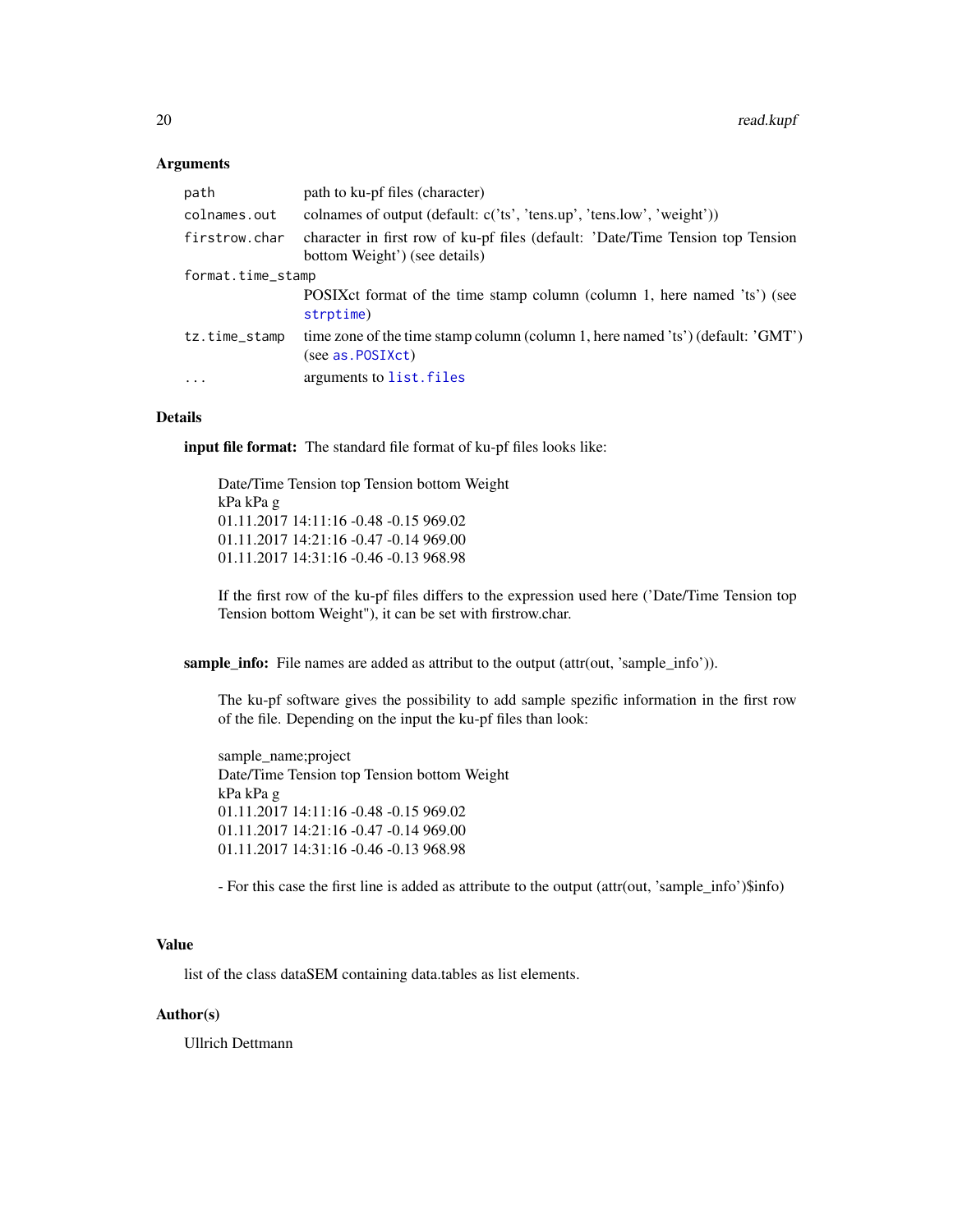<span id="page-20-0"></span>

# Description

Calculate Root mean square error (RMSE)

#### Usage

RMSE(obs, sim, na.rm = FALSE)

# Arguments

| obs   | measured values                            |
|-------|--------------------------------------------|
| sim   | predicted values                           |
| na.rm | logical. Should missing values be removed? |

Sad *Relative saturation function*

#### Description

Relative saturation function for adsorptive water storage described by a piecwise linear function (Iden and Durner, 2014).

# Usage

Sad(suc, par.shp, modality =  $c("uni")$ , suc.negativ = TRUE)

### Arguments

| suc         | Suction/pressure heads. Negative if suc. negativ $=$ TRUE                    |
|-------------|------------------------------------------------------------------------------|
| par.shp     | named parameter of soil hydraulic properties in list or vector (see details) |
| modality    | pore size distribution ('uni' or 'bi')                                       |
| suc.negativ | set TRUE if suction/pressure heads are negative and FALSE if positive        |

### Details

par.shp: ths [-]: saturated water content

thr [-]: residual water content

alfa [1/L]: van Genuchten shape parameter

n [-]: van Genuchten shape parameter

h0 [L]: suction at water content of 0 (i.e. oven dryness) (h0 =  $10<sup>6</sup>$ .8 if missing, corresponding to oven dryness at 105°C (Schneider and Goss, 2012))

par.shp (additional for bimodal (modality = 'bi')): alfa2 [1/L]: van Genuchten parameter alfa for second pore space distribution

n2 [-]: van Genuchten parameter n for second pore space distribution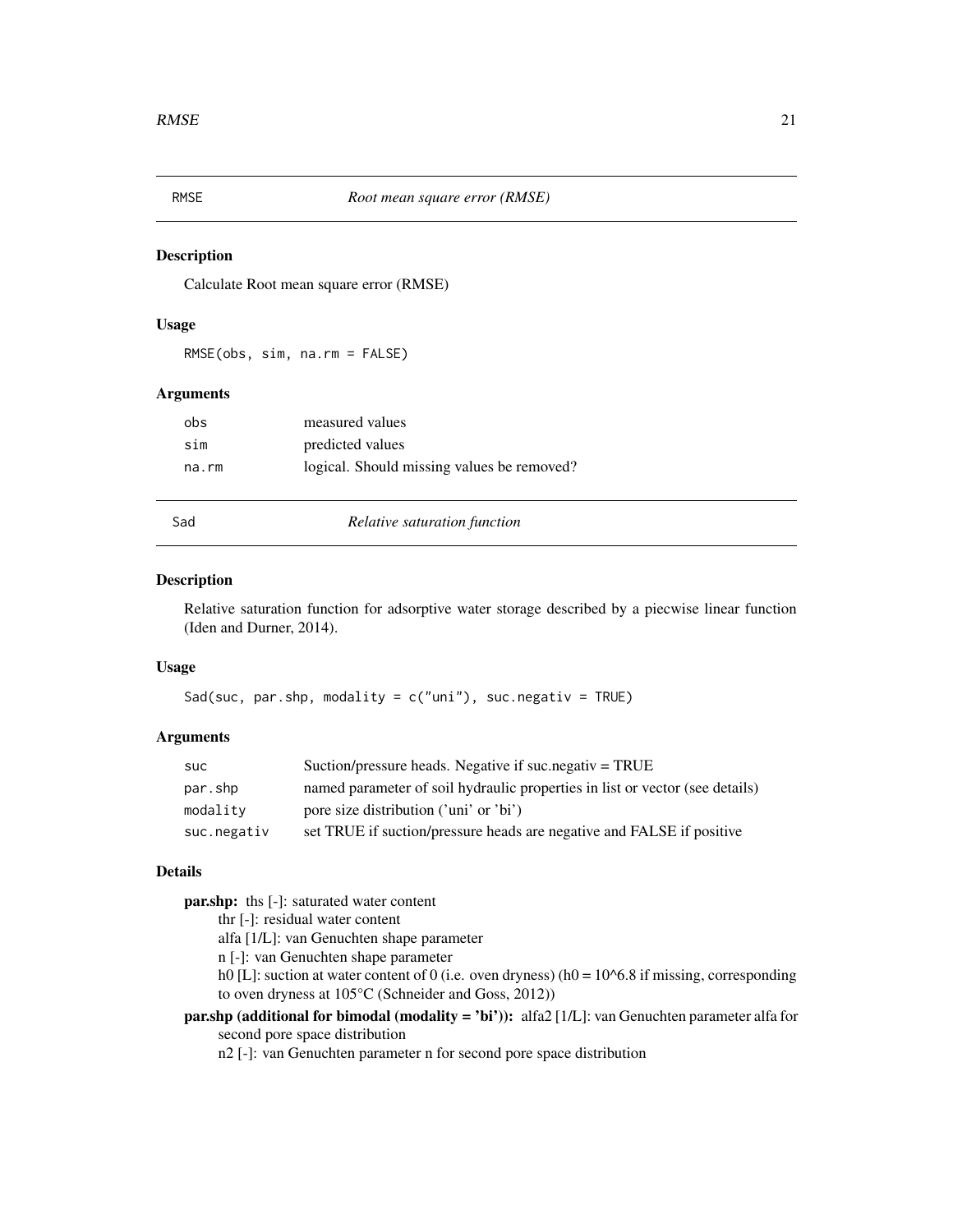#### <span id="page-21-0"></span>Author(s)

Ullrich Dettmann

#### References

Iden, S., Durner, W. (2014). Comment to Simple consistent models for water retention and hydraulic conductivity in the complete moisture range by A. Peters. Water Resour. Res. 50, 7530–7534.

Schneider, M., & Goss, K. U. (2012). Prediction of the water sorption isotherm in air dry soils. Geoderma, 170, 64-69.

<span id="page-21-1"></span>Sat *Capillary saturation function*

#### Description

Capillary saturation function of van Genuchten (unimodal or bimodal pore space distributions) and Brooks and Corey (unimodal pore space distribution).

#### Usage

Sat(suc, par.shp, modality = c("uni"), FUN.shp = "vg", suc.negativ = TRUE)

#### Arguments

| <b>SUC</b>  | Suction/pressure heads. Negative if suc.negativ $=$ TRUE              |
|-------------|-----------------------------------------------------------------------|
| par.shp     | named parameter in list or vector                                     |
| modality    | pore size distribution ('uni' or 'bi')                                |
| FUN.shp     | Funktion for soil hydraulic properties (vG or bc) (see details)       |
| suc.negativ | set TRUE if suction/pressure heads are negative and FALSE if positive |

#### Details

FUN.shp: vG: van Genuchten (uni or bimodal) (vGM is working aswell) bc: Brooks and Corey (uni)

par.shp (van Genuchten): alfa [1/L]: van Genuchten shape parameter

n [-]: van Genuchten shape parameter

m [-]: shape parameter  $(m = 1-(1/n))$  if missing)

**par.shp (additional for bimodal (modality = 'bi')):** w2 [-]: weigthing between pore space distribution

alfa2 [1/L]: van Genuchten parameter alfa for second pore space distribution

n2 [-]: van Genuchten parameter n for second pore space distribution

par.shp (Brooks and Corey): alfa [1/L]: inverse of the air-entry value or bubbling pressure lambda [-]: pore size distribution index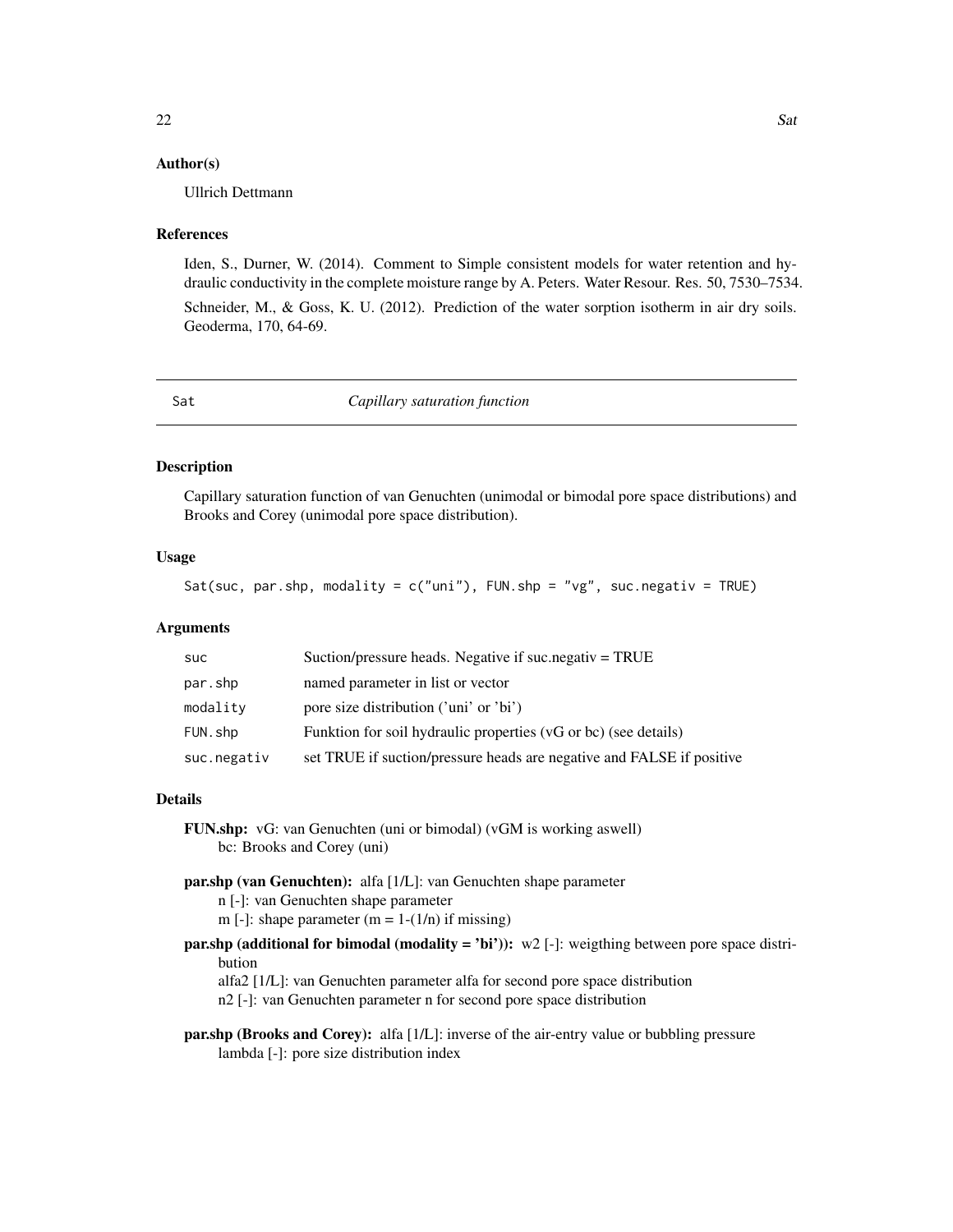#### <span id="page-22-0"></span>Sat\_old 23

#### References

Van Genuchten, M. T. (1980). A closed-form equation for predicting the hydraulic conductivity of unsaturated soils. Soil science society of America journal, 44(5), 892-898.

Durner, W. (1994). Hydraulic conductivity estimation for soils with heterogeneous pore structure. Water Resources Research, 30(2), 211-223.

Brooks, R.H., and A.T. Corey (1964): Hydraulic properties of porous media. Hydrol. Paper 3. Colorado State Univ., Fort Collins, CO, USA.

Sat\_old *Capillary saturation function*

# Description

Capillary saturation function of van Genuchten for unimodal or bimodal pore space distributions.

#### Usage

Sat\_old(suc, par.shp, modality =  $c("uni")$ , suc.negativ = TRUE)

### Arguments

| suc         | Suction/pressure heads. Negative if suc.negativ = TRUE                |
|-------------|-----------------------------------------------------------------------|
| par.shp     | named parameter in list or vector                                     |
| modality    | pore size distribution ('uni' or 'bi')                                |
| suc.negativ | set TRUE if suction/pressure heads are negative and FALSE if positive |

#### Details

par.shp: alfa [1/L]: van Genuchten shape parameter n [-]: van Genuchten shape parameter m [-]: shape parameter  $(m = 1-(1/n))$  if missing)

**par.shp (additional for bimodal (modality = 'bi')):** w2 [-]: weigthing between pore space distribution

alfa2 [1/L]: van Genuchten parameter alfa for second pore space distribution n2 [-]: van Genuchten parameter n for second pore space distribution

#### References

Van Genuchten, M. T. (1980). A closed-form equation for predicting the hydraulic conductivity of unsaturated soils. Soil science society of America journal, 44(5), 892-898.

Durner, W. (1994). Hydraulic conductivity estimation for soils with heterogeneous pore structure. Water Resources Research, 30(2), 211-223.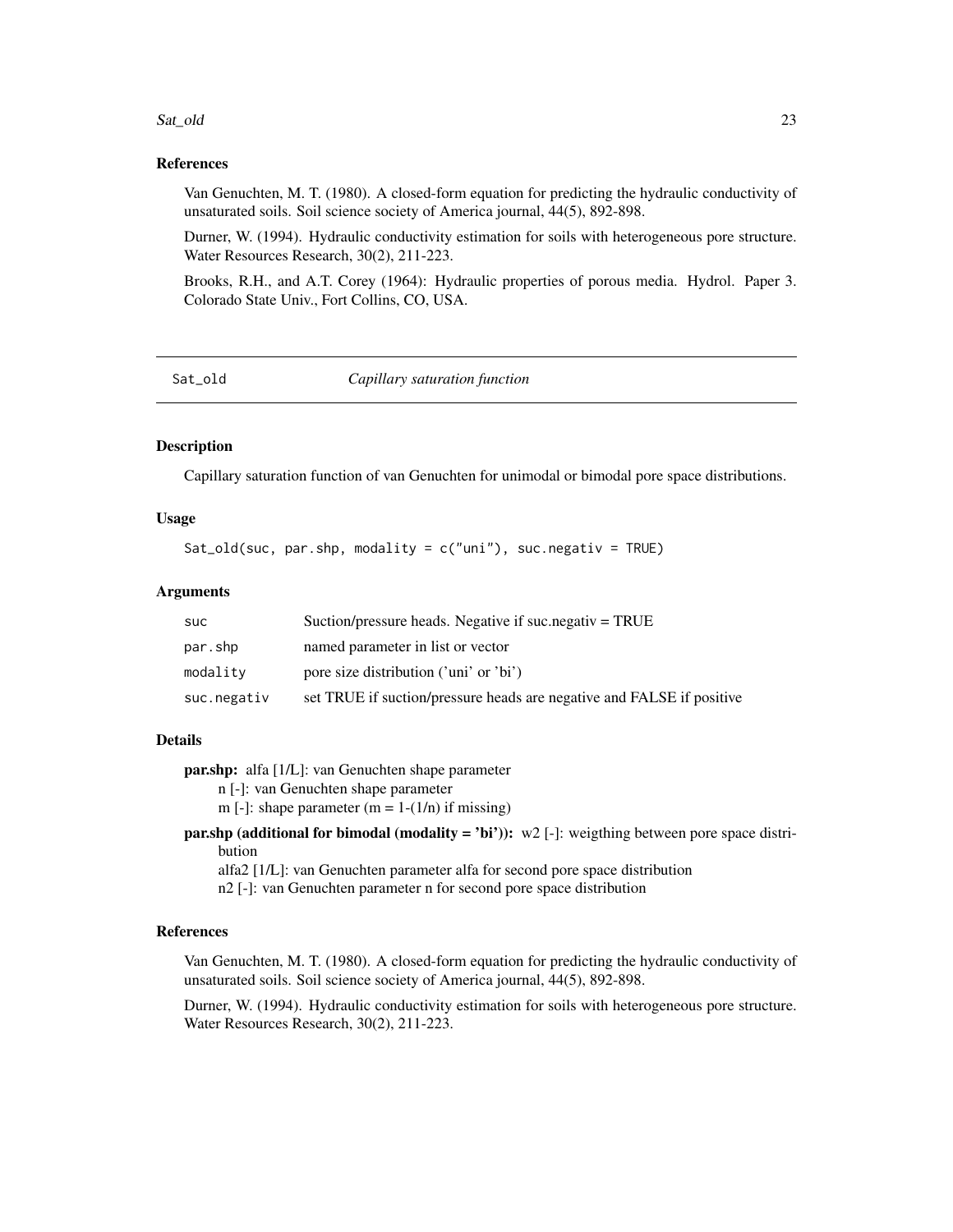#### <span id="page-23-1"></span><span id="page-23-0"></span>Description

Rescaled capillary saturation function by Iden and Durner (2014)

# Usage

Scap(suc, par.shp, modality =  $c("uni"),$  suc.negativ = FALSE)

#### Arguments

| suc         | Suction/pressure heads. Negative if suc. negativ $=$ TRUE             |
|-------------|-----------------------------------------------------------------------|
| par.shp     | named parameter in list or vector                                     |
| modality    | pore size distribution ('uni' or 'bi')                                |
| suc.negativ | set TRUE if suction/pressure heads are negative and FALSE if positive |

# Details

par.shp: alfa [1/L]: van Genuchten shape parameter

n [-]: van Genuchten shape parameter

m [-]: shape parameter  $(m = 1-(1/n))$  if missing)

h0 [L]: suction at water content of 0 (i.e. oven dryness) (h0 =  $10<sup>6</sup>$ .8 if missing, corresponding to oven dryness at 105°C (Schneider and Goss, 2012))

#### par.shp (additional for bimodal (modality = 'bi') pore size distribution:)  $w2$  [-]: weigthing between pore space distribution

alfa2 [1/L]: van Genuchten parameter alfa for second pore space distribution

n2 [-]: van Genuchten parameter n for second pore space distribution

m2 [-]: shape parameter  $(m = 1-(1/n2))$  if missing)

 $Scap(h) = (Gamma(h) - Gamma(h0))/(1 - Gamma(h0))$ Gamma descripes the capillary saturation function. Here the saturation function of van Genuchten is used:

gamma(h) =  $(1/(1 + -suc * alfa)^n)^m$  (see also [Sat](#page-21-1))

#### References

Iden, S., Durner, W. (2014). Comment to Simple consistent models for water retention and hydraulic conductivity in the complete moisture range by A. Peters. Water Resour. Res. 50, 7530–7534.

Schneider, M., & Goss, K. U. (2012). Prediction of the water sorption isotherm in air dry soils. Geoderma, 170, 64-69.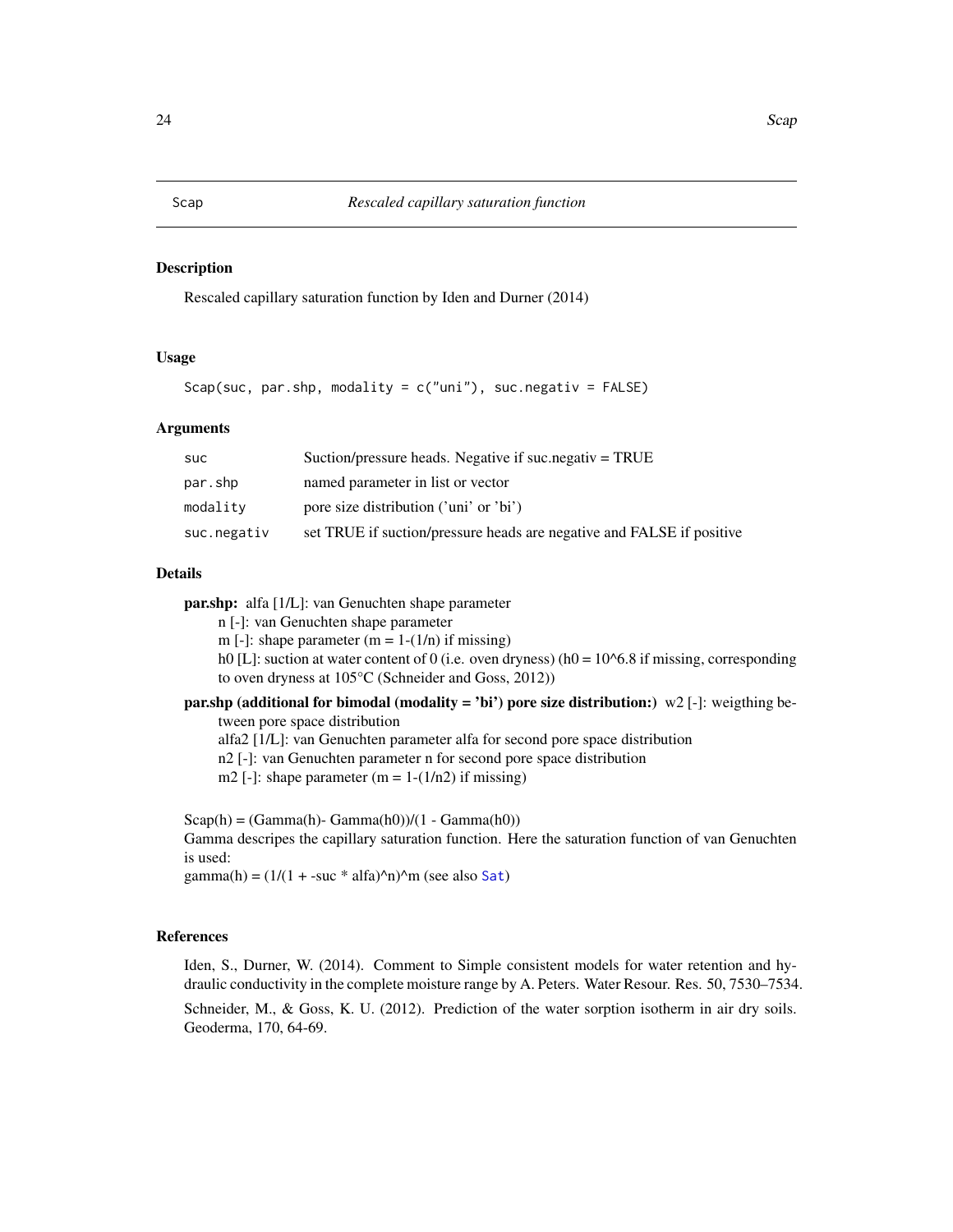<span id="page-24-1"></span><span id="page-24-0"></span>

#### Description

Shuffled Complex Evolution (SCE) optimisation. Designed to have a similar interface to the standard [optim](#page-0-0) function.

The function is copied from the hydromad package (<https://github.com/floybix/hydromad/>)

#### Usage

SCEoptim(FUN, par, lower =  $-Inf$ , upper = Inf, control = list(), ...)

#### Arguments

| <b>FUN</b> | function to optimise (to minimise by default), or the name of one. This should<br>return a scalar numeric value.                    |
|------------|-------------------------------------------------------------------------------------------------------------------------------------|
| par        | a numeric vector of initial parameter values.                                                                                       |
| lower      | lower bounds on the parameters. Should be the same length as par and as upper,<br>or length 1 if a bound applies to all parameters. |
| upper      | upper bounds on the parameters. Should be the same length as par and as lower,<br>or length 1 if a bound applies to all parameters. |
| control    | a list of options as in optim(), see Details.                                                                                       |
|            | further arguments passed to FUN                                                                                                     |

#### Details

This is an evolutionary algorithm combined with a simplex algorithm.

Options can be given in the list control, in the same way as with [optim](#page-0-0):

ncomplex number of complexes. Defaults to 5.

- cce.iter number of iteration in inner loop (CCE algorithm). Defaults to NA, in which case it is taken as  $2 * NDIM + 1$ , as recommended by Duan et al (1994).
- finscale function scaling factor (set to -1 for a maximisation problem). By default it is a minimisation problem.
- elitism influences sampling of parents from each complex. Duan et al (1992) describe a 'trapezoidal' (i.e. linear weighting) scheme, which corresponds to elitism = 1. Higher values give more weight towards the better parameter sets. Defaults to 1.
- initsample sampling scheme for initial values: "latin" (hypercube) or "random". Defaults to "latin".
- reltol reltol is the convergence threshold: relative improvement factor required in an SCE iteration (in same sense as optim), and defaults to 1e-5.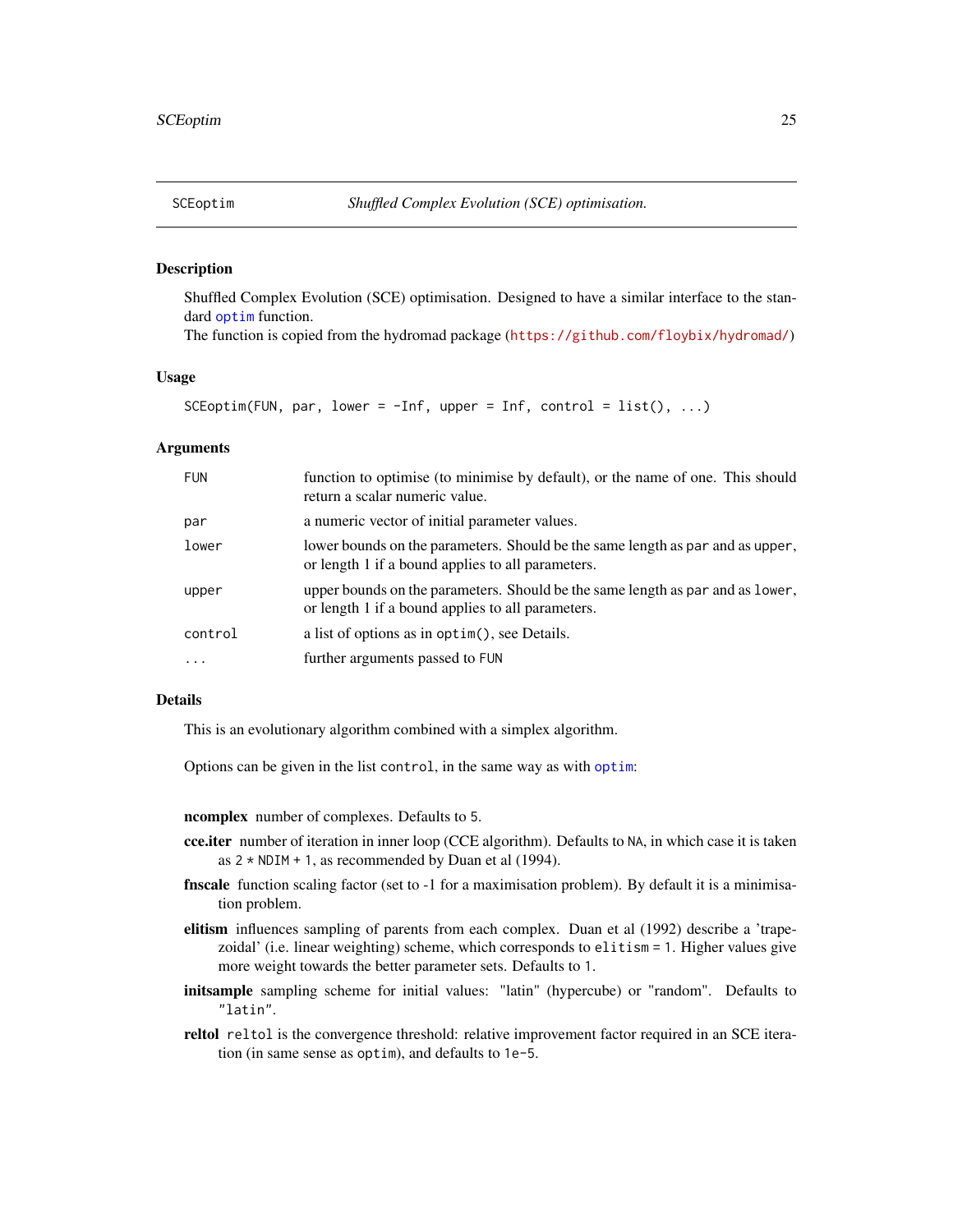tolsteps tolsteps is the number of iterations where the improvement is within reltol required to confirm convergence. This defaults to 20. maxit maximum number of iterations. Defaults to 10000. maxeval maximum number of function evaluations. Defaults to Inf. maxtime maximum duration of optimization in seconds. Defaults to Inf. returnpop whether to return populations (parameter sets) from all iterations. Defaults to FALSE. trace an integer specifying the level of user feedback. Defaults to 0. REPORT number of iterations between reports when trace >= 1. Defaults to 1.

#### Value

a list of class "SCEoptim".

| par                | optimal parameter set.                                                                                                 |
|--------------------|------------------------------------------------------------------------------------------------------------------------|
| value              | value of objective function at optimal point.                                                                          |
| convergence        | code, where 0 indicates successful covergence.                                                                         |
| message            | (non-)convergence message.                                                                                             |
| counts             | number of function evaluations.                                                                                        |
| iterations         | number of iterations of the CCE algorithm.                                                                             |
| time               | number of seconds taken.                                                                                               |
| POP.FIT.ALL        | objective function values from each iteration in a matrix.                                                             |
| <b>BESTMEM.ALL</b> | best parameter set from each iteration in a matrix.                                                                    |
| POP.ALL            | if (control freturnpop = TRUE), the parameter sets from each iteration are re-<br>turned in a three dimensional array. |
| control            | the list of options settings in effect.                                                                                |

#### Author(s)

This code is copied from the hydromad package

```
https://github.com/floybix/hydromad/
http://hydromad.catchment.org/
```

```
and written from Felix Andrews <felix@nfrac.org>
```
who adapted, and substantially revised it, from Brecht Donckels' MATLAB code, which was in turn adapted from Qingyun Duan's MATLAB code:

#### References

Qingyun Duan, Soroosh Sorooshian and Vijai Gupta (1992). Effective and Efficient Global Optimization for Conceptual Rainfall-Runoff Models *Water Resources Research* 28(4), pp. 1015-1031. Qingyun Duan, Soroosh Sorooshian and Vijai Gupta (1994). Optimal use of the SCE-UA global optimization method for calibrating watershed models, *Journal of Hydrology* 158, pp. 265-284.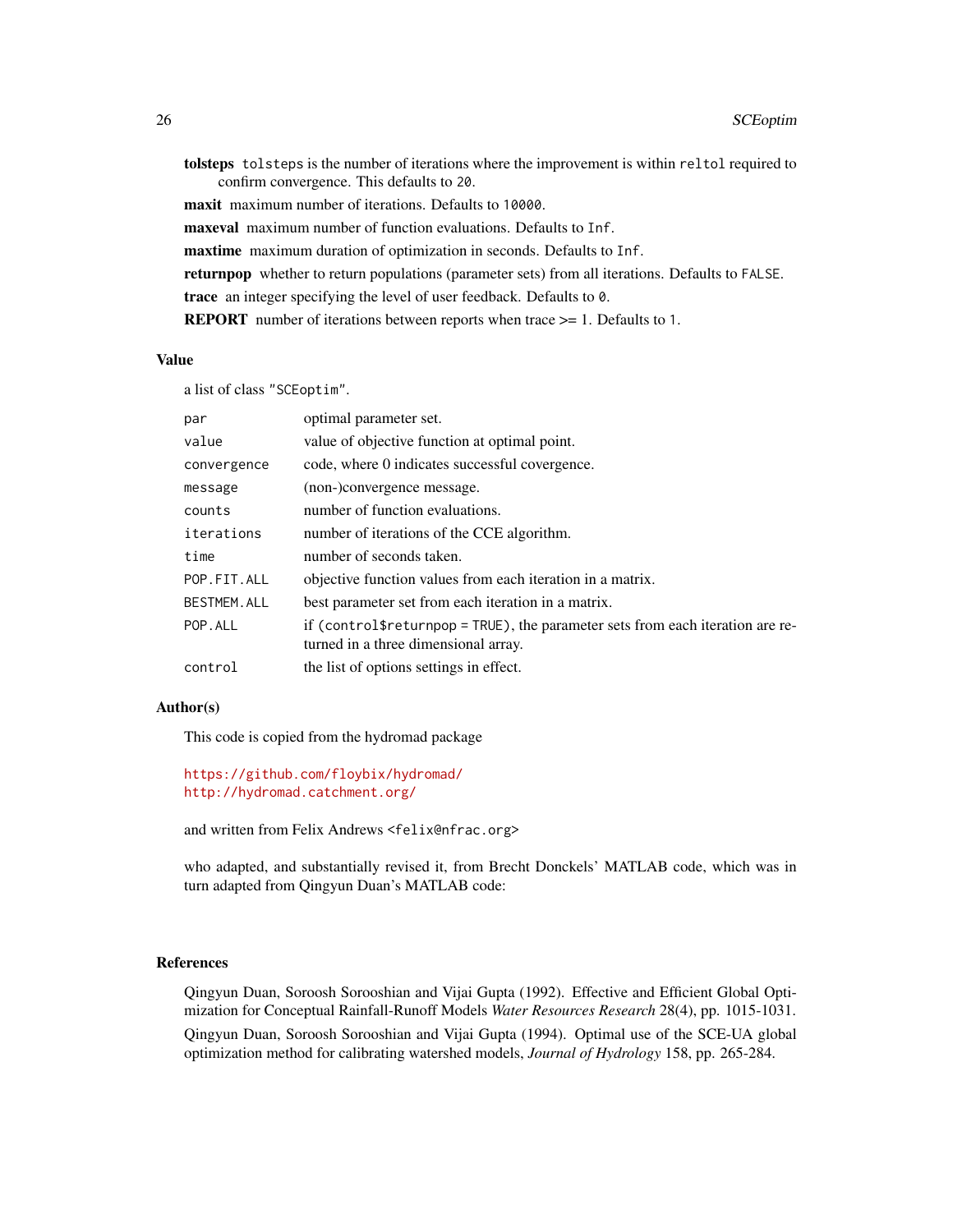#### <span id="page-26-0"></span> $SEM$  27

# See Also

[optim](#page-0-0), DEoptim package, rgenoud package

# Examples

```
## reproduced from help("optim")
## Rosenbrock Banana function
Rosenbrock \leq function(x){
  x1 \leftarrow x[1]x2 < - x[2]100 \times (x2 - x1 \times x1)^2 + (1 - x1)^2}
#lower <- c(-10,-10)#upper <- -lower
ans \leq SCEoptim(Rosenbrock, c(-1.2,1), control = list(trace = 1))
str(ans)
## 'Wild' function, global minimum at about -15.81515
Wild \leftarrow function(x)10*sin(0.3*x)*sin(1.3*x^2) + 0.00001*x^4 + 0.2*x+80
ans \le SCEoptim(Wild, 0, lower = -50, upper = 50,
                control = list(true = 1)ans$par
```
SEM *Simplified evaporation method (SEM)*

# Description

Determines unsaturated hydraulic conductivity and water retention characteristics from laboratory evaporation experiments.

# Usage

```
SEM(
  suc.up,
  suc.low,
 weight = NULL,t,
  ths = NULL,
  r = 3.6,
 L = 6,
 z1 = 1.5,
  z^2 = 4.5,
  sd.tens = 0.2,
```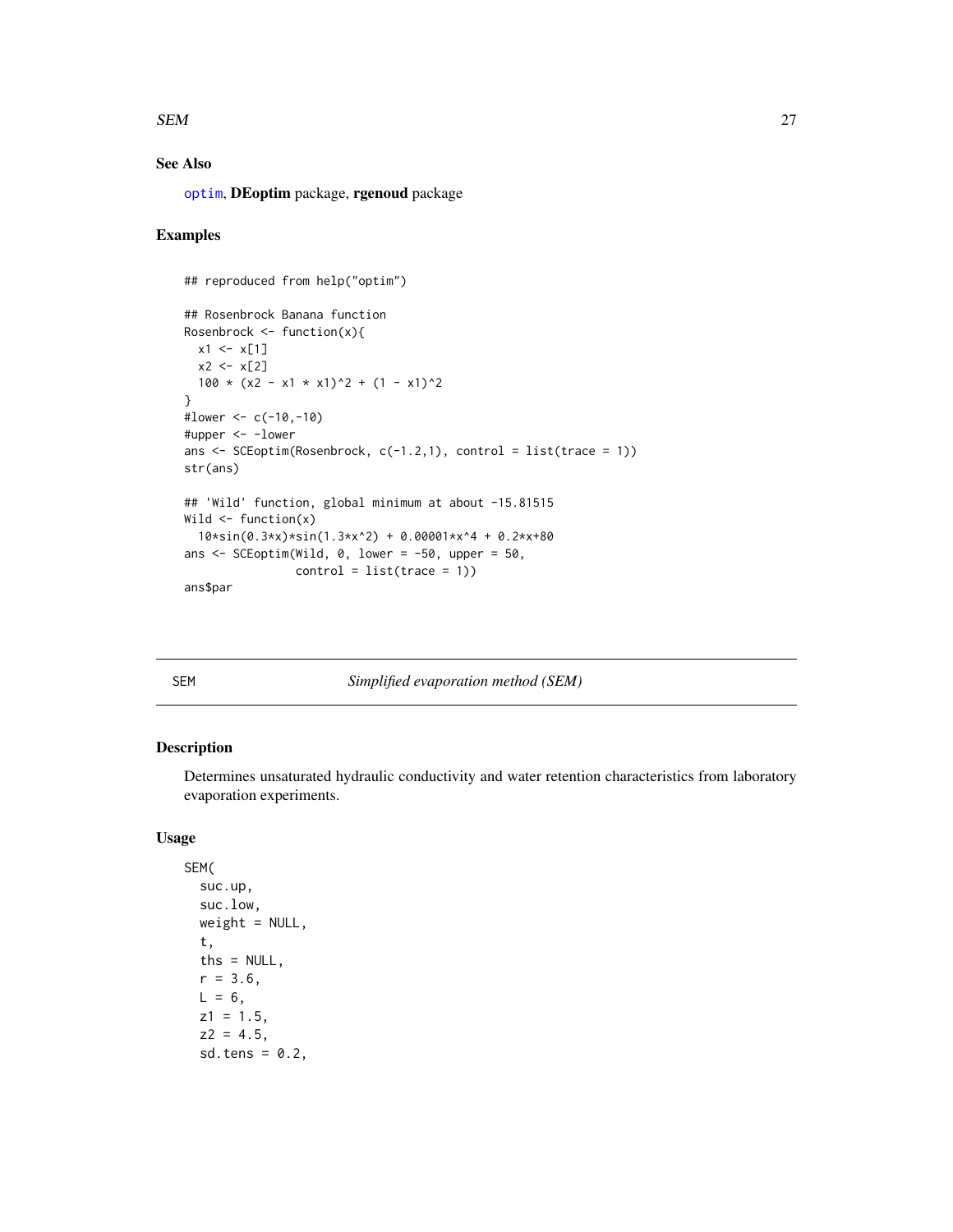```
suc.negativ = TRUE,suc.out = "weighted"
)
```
#### Arguments

| suc.up         | a numeric vector containing the measured suctions [cm] of the upper tensiometer                                                     |
|----------------|-------------------------------------------------------------------------------------------------------------------------------------|
| suc.low        | a numeric vector containing the measured suctions [cm] of the lower tensiometer                                                     |
| weight         | a numeric vector containing the measured weights [g]                                                                                |
| t              | time in seconds [s]                                                                                                                 |
| ths            | saturated water content (optional) for the calulation of the soil water contents<br>(th)                                            |
| $\mathsf{r}$   | sample radius [cm]                                                                                                                  |
| L              | sample height [cm]                                                                                                                  |
| z1             | depth of upper tensiometer [cm]                                                                                                     |
| z <sub>2</sub> | depth of lower tensiometer [cm]                                                                                                     |
| sd.tens        | measurement accuracy of tensiometer [cm]                                                                                            |
| suc.negativ    | set TRUE if suction/tensiometer values are negative and FALSE if positive                                                           |
| suc.out        | 'weighted' (default), arithmetic ('ari') or geometric ('geo') mean of the ten-<br>siometer readings (see Peters (2015) for details) |

#### Details

sd.tens: At the beginning of the experiment when gradients of the hydraulic head are small, hydraulic conductivities cannot be calculated. Following Peters and Durner (2008) hydraulic conductivities calculated from gradients smaller than (6\*sd.tens)/(z2-z1) are set to NA.

#### Value

data.frame Ki: unsaturated hydraulic conductivity [cm/day] th: water content (th) is returned if ths is provided as input suc: suction, either (1) weighted between arithmetic and geometric mean (default), (2) the arithmetic mean or (3) the geometric mean (see Peters 2015)

#### Author(s)

Ullrich Dettmann

#### References

Wind, G. P. (1966). Capillary conductivity data estimated by a simple method (No. 80). [sn].

Peters, A., Iden, S. C., & Durner, W. (2015). Revisiting the simplified evaporation method: Identification of hydraulic functions considering vapor, film and corner flow. Journal of Hydrology, 527, 531-542.

Peters, A., & Durner, W. (2008). Simplified evaporation method for determining soil hydraulic properties. Journal of Hydrology, 356(1), 147-162.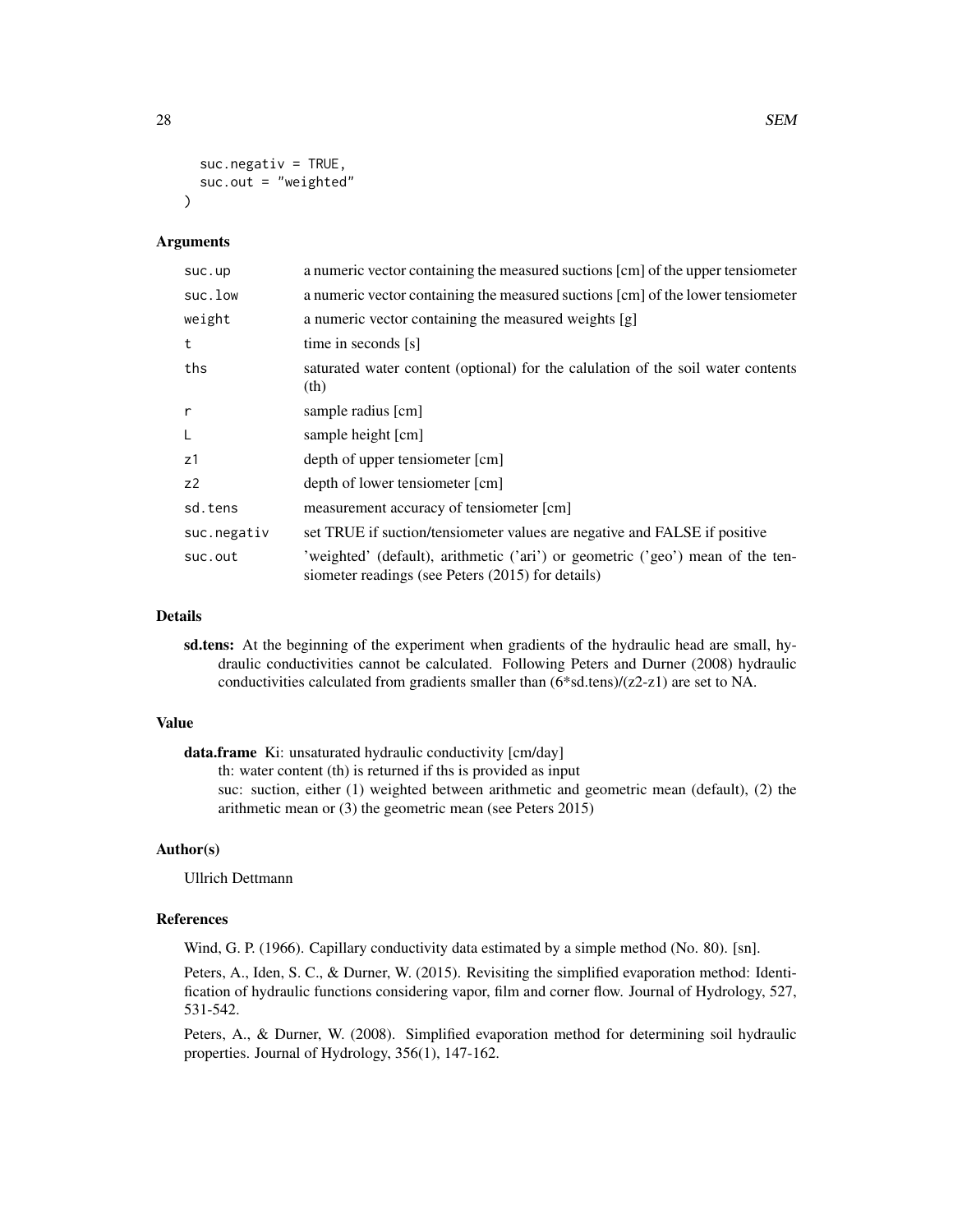#### <span id="page-28-0"></span> $SWC$  29

Schindler, U., 1980. Ein Schnellverfahren zur Messung der Wasserleitfähigkeit im teilgesättigten Boden an Stechzylinderproben. Arch. Acker- Pflanzenbau Bodenkd. 24, 1–7.

#### Examples

```
# ----------------------------------------------------------------------------
# Calculate hydraulic properties with the 'Simplified Evaporation Method' (SEM)
# ----------------------------------------------------------------------------
data('dataSEM')
ths <- 0.7 # define saturated water content (ths) (optional)
shp <- SEM(suc.up = dataSEM$tens.up,
         suc.low = dataSEM$tens.low,
        weight = dataSEM$weight,t = dataSEM$ts*60*60,r = 3.6, # radius of sample
        L = 6, # height of sample
        z1 = 1.5, # depth of upper tensiometer [cm]
        z2 = 4.5, # depth of lower tensiometer [cm]
        sd.tens = 0.1, # tensiometer accuracy (see ?SEM)
        ths = ths,suc.negativ = TRUE,
        suc.out = 'weighted'
)
```
<span id="page-28-1"></span>

SWC *Soil water content*

# Description

Calculates the volumetric soil water content for a corresponding suction/pressure head (th(suc)) for unimodal or bimodal van Genuchten (vG), Peters-Durner-Iden (PDI) and Brooks and Corey (bc) (only unimodal) parameterisation.

#### Usage

```
SWC(
  suc,
  par.shp = c(this = 0.9, thr = 0, alfa = 0.02, n = 2),
 FUN.shp = "vg",
 modality = "uni".suc.negativ = TRUE)
```
#### Arguments

| suc         | Suction/pressure heads. Negative if suc.negativ = TRUE                |
|-------------|-----------------------------------------------------------------------|
| par.shp     | named parameter in list or vector                                     |
| FUN.shp     | Funktion for soil hydraulic properties (vG, PDI or bc) (see details)  |
| modality    | pore size distribution ('uni' or 'bi')                                |
| suc.negativ | set TRUE if suction/pressure heads are negative and FALSE if positive |
|             |                                                                       |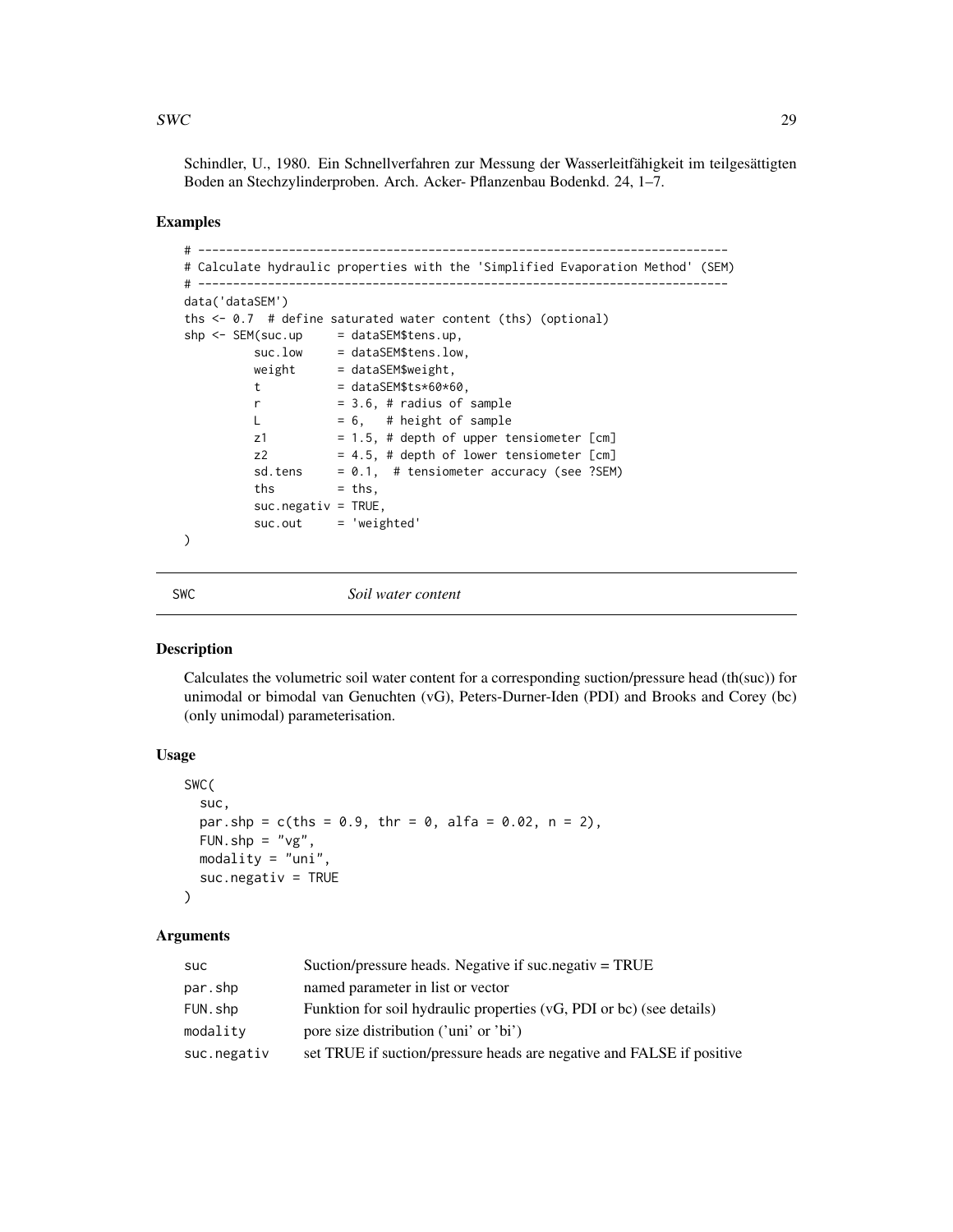#### <span id="page-29-0"></span>Details

FUN.shp: vG: van Genuchten (uni or bimodal) (vGM is working aswell)

PDI: Peters-Durner-Iden with saturation function of van Genuchten (uni or bimodal) bc: Brooks and Corey (unimodal)

#### par.shp (vG and PDI): ths [-]: saturated water content

thr [-]: residual water content

alfa [1/L]: van Genuchten shape parameter

n [-]: van Genuchten shape parameter

m [-]: shape parameter  $(m = 1-(1/n))$  if missing)

- **par.shp (additional for 'PDI'):** h0 [L]: suction at water content of 0 (i.e. oven dryness) (h0 =  $10^{\circ}6.8$  if missing, corresponding to oven dryness at  $105^{\circ}$ C (Schneider and Goss, 2012))
- **par.shp (additional for bimodal (modality = 'bi')):** w2 [-]: weigthing between pore space distributions

alfa2 [1/L]: van Genuchten parameter alfa for second pore space distribution n2 [-]: van Genuchten parameter n for second pore space distribution m2 [-]: shape parameter  $(m2 = 1-(1/n2))$  if missing)

#### par.shp (BC): ths [-]: saturated water content

thr [-]: residual water content alfa [1/L]: inverse of the air-entry value or bubbling pressure lambda [-]: pore size distribution index

#### PDI:

```
theta(h) = (ths - thr) * Scap(h) + thr * Sad(h)
Scap: Rescaled capillary saturation function
Sad: Relative saturation function for adsorbed water
```
input for FUN.shp and modality works for upper- and lowercase letters

# Value

volumetric water content theta (th)  $[L<sup>3</sup>/L<sup>3</sup>]$ 

#### Author(s)

Ullrich Dettmann

# References

Van Genuchten, M. T. (1980). A closed-form equation for predicting the hydraulic conductivity of unsaturated soils. Soil science society of America journal, 44(5), 892-898.

Durner, W. (1994). Hydraulic conductivity estimation for soils with heterogeneous pore structure. Water Resources Research, 30(2), 211-223.

Peters, A. (2013). Simple consistent models for water retention and hydraulic conductivity in the complete moisture range. Water Resour. Res. 49, 6765–6780. physics-a review. Vadose Zone J. http://dx.doi.org/10.2136/vzj2012.0163.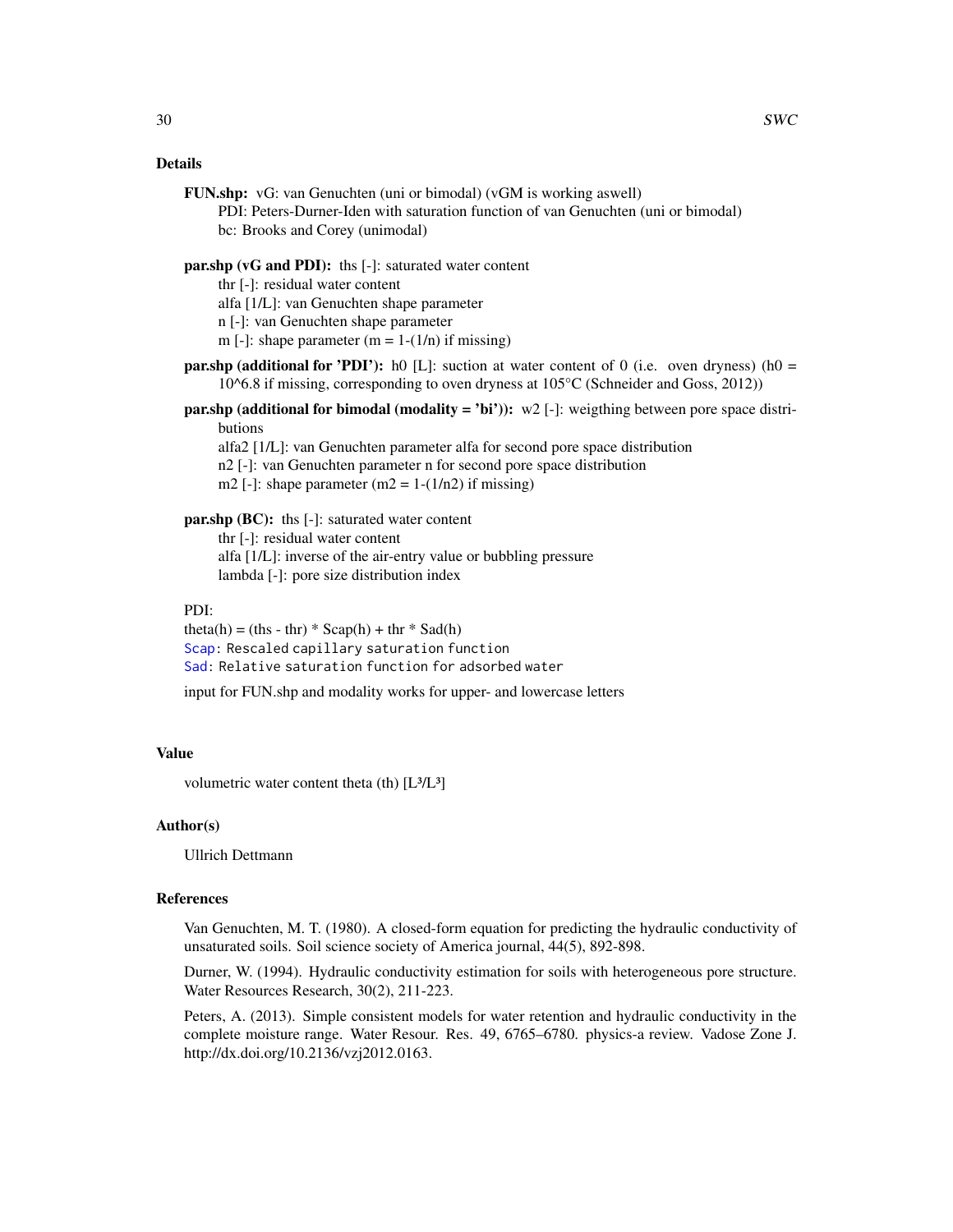<span id="page-30-0"></span>Iden, S., Durner, W. (2014). Comment to Simple consistent models for water retention and hydraulic conductivity in the complete moisture range by A. Peters. Water Resour. Res. 50, 7530–7534.

Peters, A. (2014). Reply to comment by S. Iden and W. Durner on Simple consistent models for water retention and hydraulic conductivity in the complete moisture range. Water Resour. Res. 50, 7535–7539.

Schneider, M., & Goss, K. U. (2012). Prediction of the water sorption isotherm in air dry soils. Geoderma, 170, 64-69.

Brooks, R.H., and A.T. Corey (1964): Hydraulic properties of porous media. Hydrol. Paper 3. Colorado State Univ., Fort Collins, CO, USA.

#### See Also

[Ku](#page-13-1) [Sat](#page-21-1)

#### Examples

# -------------------------------------------- # Unimodal van Genuchten # -------------------------------------------- SWC(suc = seq(1, 1000, by = 1), par.shp = c(ths = 0.4, thr = 0, alfa = 0.02, n = 1.5), FUN.shp = c('vG'), modality = 'uni', suc.negativ = FALSE) # -------------------------------------------- # Bimodal van Genuchten # --------------------------------------------  $SWC(suc = seq(1, 1000, by = 1),$ par.shp = c(ths = 0.4, thr = 0, alfa = 0.02, n = 2, w2 = 0.2, alfa2 = 1, n2 = 10), FUN.shp =  $c('vG')$ , modality =  $c('bi')$ , suc.negativ = FALSE) # -------------------------------------------- # Unimodal PDI # -------------------------------------------- SWC(suc = seq(1, 1000, by = 1), par.shp = list(ths = 0.4, thr = 0, n = 1.6, alfa = 0.02), FUN.shp =  $c('pdi')$ , modality =  $c('uni')$ , suc.negativ = FALSE) # -------------------------------------------- # Brooks and Corey (BC) (only unimodal) SWC(suc = seq(1, 1000, by = 1), par.shp = list(ths = 0.4, thr = 0, lambda = 0.211, alfa = 0.1), FUN.shp = c('bc'), modality = c('uni'), suc.negativ = FALSE) # --------------------------------------------